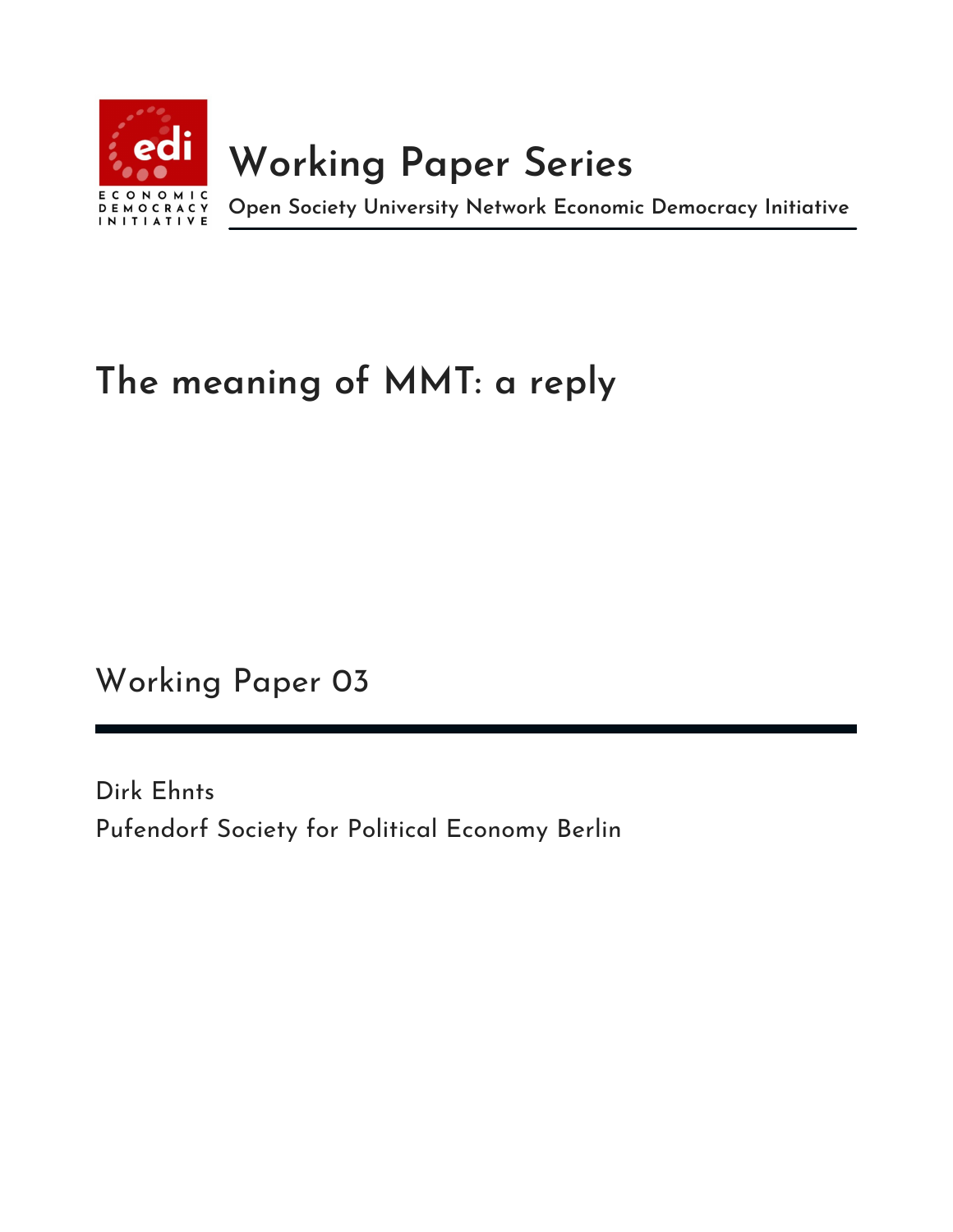#### **The meaning of MMT: a reply**

 $Dirk$  Ehnts<sup>1</sup>

#### **ABSTRACT**

In their examination of Modern Monetary Theory (MMT), Drumetz and Pfister (2021) approached the theory from the policy consequences that would follow. In this paper, I restate the core of MMT and offer some suggestions for central banks. Theories are explanations of what we see, and MMT describes money creation and destruction. MMT hence cannot be and is not a political manifesto. In contrast to most other theories of money, MMT is falsifiable in its core statements which are based on a balance sheet approach to macroeconomics. Since many central banks already educate the public about the creation of modern money through bank lending, it would be most welcome if they would do the same for the creation of modern money through government spending. It is here where MMT and central bankers can find common ground to move forward and leave the theory of loanable funds and that of the money multiplier behind.

<sup>1</sup> dirk@ehnts.de, Hochschule Magdeburg-Stendal. The author thanks Pavlina Tcherneva and Phil Armstrong for comments on the paper.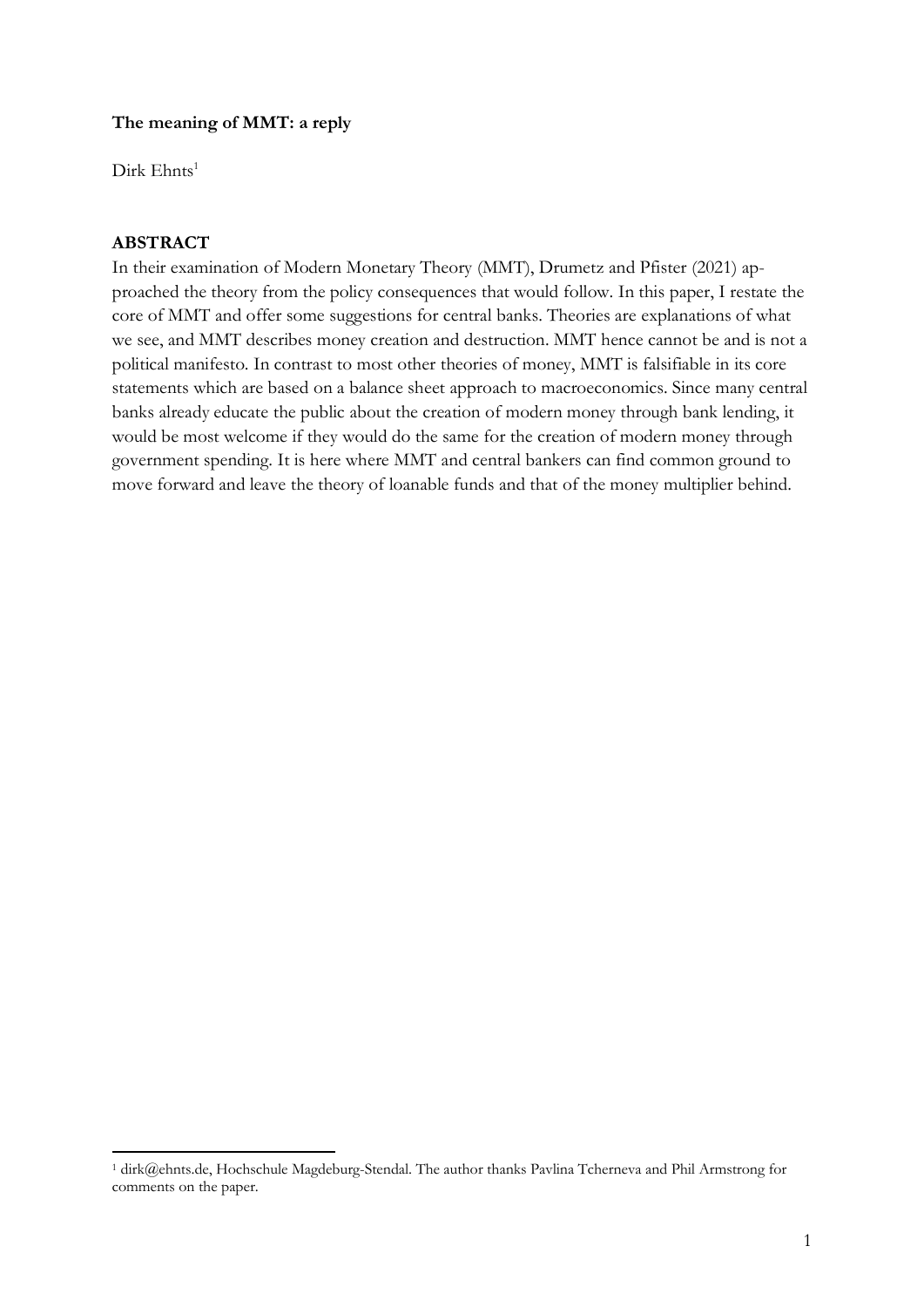#### **INTRODUCTION**

Teaching macroeconomics in 2021 is an interesting exercise. The textbooks usually rely on the money multiplier. They assume that the central bank lends to banks, which then lend on to households and firms. This is contrasted by the announcements of practitioners, mostly central bankers and bankers.2 The St. Louis Fed tweeted the following statement to draw attention to Ihrig et al. (2021): "Many econ textbooks include outdated information on how Fed policy influences banks and the economy. Educators should abandon the "money multiplier," a popular model that is now obsolete."3 If, however, the money multiplier is wrong, then what about the discussion of banks as intermediaries, equilibrating saving and investment? The Bundesbank (2017, 17) writes: "This [the stylized example of the creation of money] refutes a popular misconception that banks act simply as intermediaries at the time of lending – i.e., that banks can only grant loans using funds placed with them previously as deposits of other customers." So, macroeconomics is in need of a new theory. The textbook models have fallen apart, and a new theory of money is needed. That theory should be Modern Monetary Theory (MMT), which over the last twenty-five years has matured into a legitimate school.4

As retold by Ehnts (2020, 293), mainstream economists do not believe that "countries that borrow in their own currency should not worry about government deficits because they can always create money to finance their debt." Looking at the result from a survey, not a single economist agreed with that statement. If these economists had been right, we would see lots of governments running out of money in 2020 and 2021. After all, tax revenues collapsed, government spending was increased and accordingly public deficits and public debts skyrocketed. Surely, the Greek government, surpassing 200 percent of public debt-to-GDP in 2021, would be in for a repeat of the Euro crisis? Nothing of that kind happened. As we all know by now, a government cannot run out of its own money for technical reasons.5 The *Wall Street Journal* (2021) recognizes that "important elements of MMT are accepted by much of the financial establishment" and that "the lesson of 2020 was that MMT is right" because "a government need never default on debt issued in its own currency." In the Eurozone, all national governments made their payments on  $time - all of them. This needs to be explained.<sup>6</sup>$ 

What also needs to be explained to the student is how monetary policy works. My current students were born around the year 2000. The deposit rate of the European Central Bank (ECB) has started with a 0 since 2009 and my students do not remember anything from before that time. All they have seen are negative and zero interest rates. The deposit rate was not moved up in the boom of the 2010s, and it surely was not moved down when the pandemic hit. Now, in

<sup>3</sup> See https://twitter.com/stlouisfed/status/1447612987196456972.

<sup>&</sup>lt;sup>2</sup> One of the first practitioners to stress that households and firms cannot borrow reserves is Sheard (2013).

<sup>4</sup> JEL codes E12 and B52 include Modern Monetary Theory and Mitchell et al. (2019) published a 600-page textbook that can replace mainstream textbooks and Kelton (2020) is a *New York Times* bestseller.

<sup>&</sup>lt;sup>5</sup> There is nothing to stop a state from enacting laws that would stop the government spending more, like the US debt ceiling. Then, however, it is a political decision to run out of money.

<sup>6</sup> The explanations of mainstream economists seem unconvincing. Krugman (2021), for instance, writes: "But is the Fed really financing the budget deficit? Not really. At a fundamental level, households are financing the deficit: the funds being borrowed by the government are coming out of the huge savings undertaken by families saving much of their income in an environment where much of their usual consumption hasn't felt safe." The problem with this is that is that obviously the Fed does not borrow household savings (or rather saving, since this is about flows). It sells sovereign securities to banks only.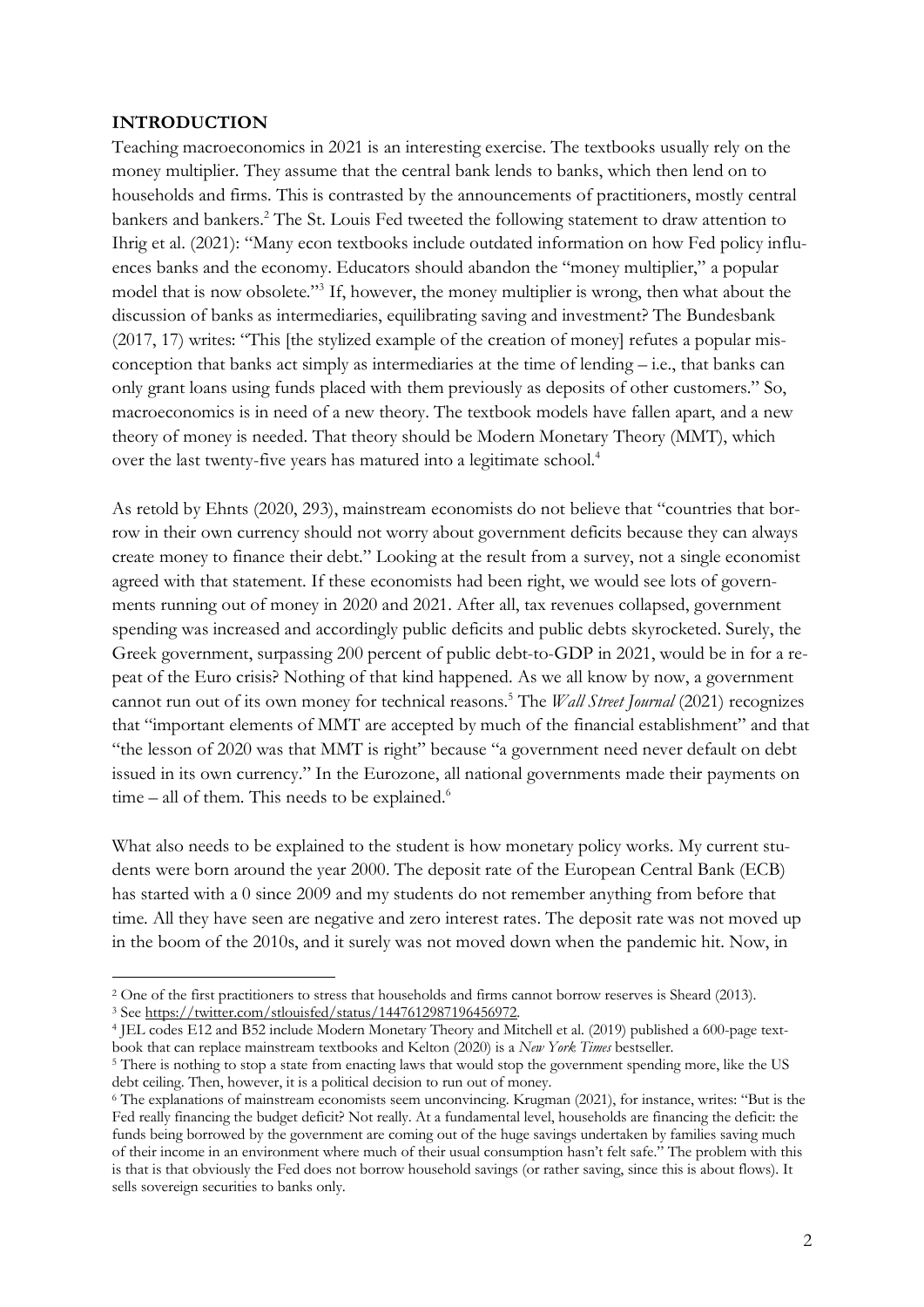2021, with the recovery that comes with rising energy prices, the ECB has not raised its rates either. How can I tell my students that the interest rates set by the ECB are the most important policy instrument when it comes to the price level and inflation? Who in the academic or central banking world believes that a five-percent-fall of the ECB's interest rates would cause private investment and hence inflation to go up? Not many, seems to be the answer. At the same time, the fiscal response to the pandemic has saved the day, stabilizing incomes and employment. Big public deficits in 2020 went together with deflation, which would have been much worse without the increase in government spending. The ECB did a great job with its Pandemic Emergency Purchase Programme (PEPP), which I will discuss below.

In consequence, the macroeconomics textbooks that are still in use do not do their job. Instead of explaining the world around us, they are stuck with old ideas that should have been discarded long ago and address mostly problems that we have not experienced for some decades – like wage-price spirals. Against this background, the fresh macroeconomic thinking that Modern Monetary Theory provides should be seen as an opportunity, not as a threat to prevailing opinion. Therefore, it is a step forward that MMT has received a lot of attention from academics and also from central banks. The recent article by Drumetz and Pfister (2021) and published at the Banque de France could be the start of a conversation of how to reconstruct macroeconomics and narrow the deep gulf between theory and practice in both monetary theory and macroeconomics. John Maynard Keynes supposedly said: "When the facts change, I change my mind." The facts, especially in the Eurozone, have changed indeed. We need theory to keep up with reality in order to make informed decisions about macroeconomic policy. This is even more urgent since we will need to incorporate factors like energy, raw materials, and sustainability into the economic calculations if we are to address climate change and the other environmental problems that we are facing.

#### **MAINSTREAM, MMT AND REAL MMT: THEORY AND THE TABLE**

Drumetz and Pfister (2021) start their examination of the meaning of MMT with a table that summarizes their views on both mainstream theory and MMT. The table, reproduced as Table 1 below, seems to be a good starting point for a discussion of their paper. The first column describes the issue discussed, followed by the column that summarizes the mainstream view, one which summarizes MMT as seen by Drumentz and Pfister (DP\*MMT), and one which summarizes MMT from my own view (Original MMT). Apart from the issue of unemployment, I differ with Drumentz and Pfister's view of MMT. The reason is, I suppose, that they approached MMT from the wrong side. Starting with the research question of what the meaning of MMT would be (in the sense of economic policy or institutional reform), they ignored its logical core and failed to recognize the methodological differences from the mainstream approach. This would be like a critique of the mainstream theory by MMT authors that completely ignores the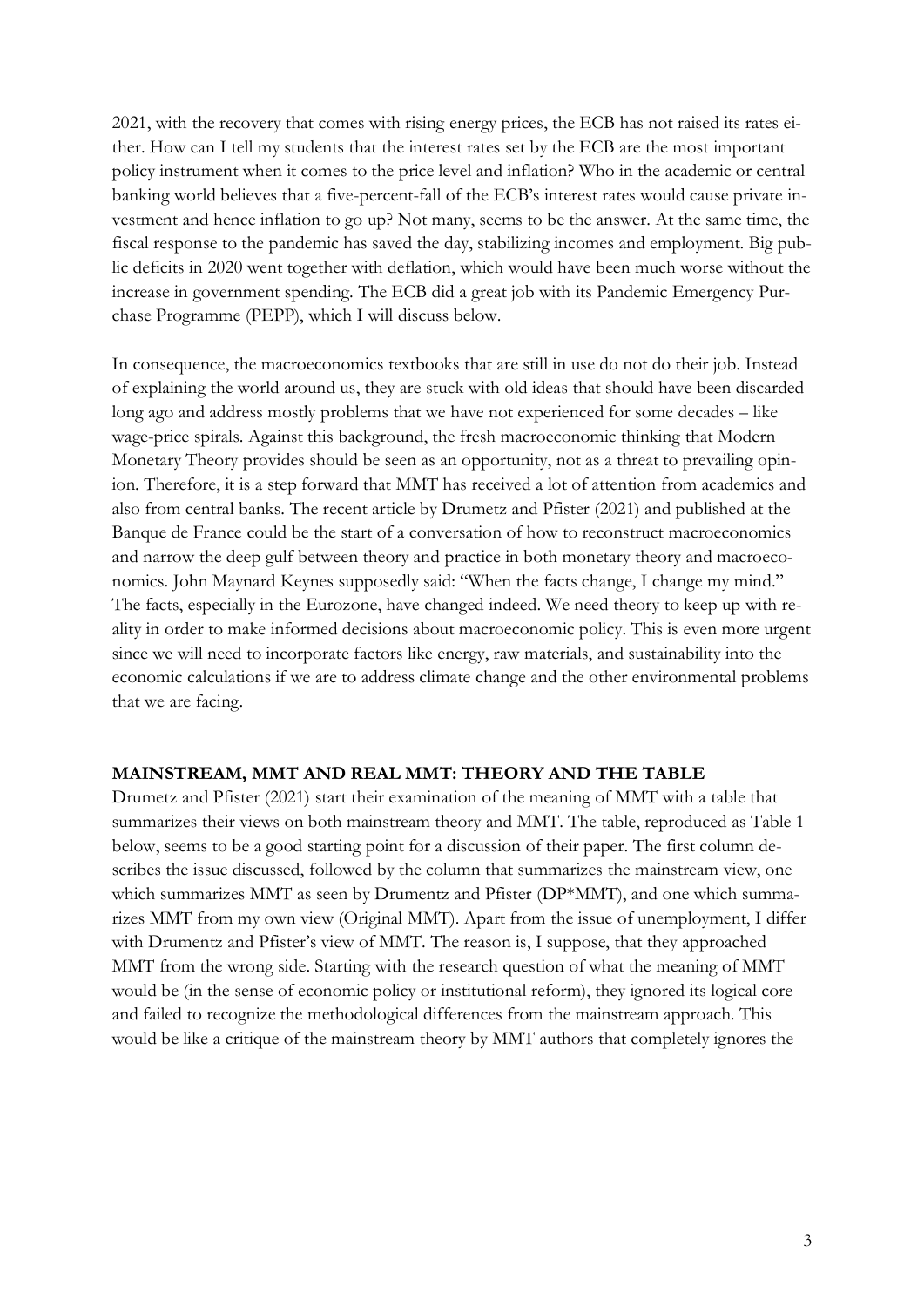mathematical model at the core and just discuss the policy implications – its supposed "meaning." This kind of approach implies that the theory is just intellectual "hand-waving" intended to justify the policy conclusions. That, however, is not how MMT works.<sup>7</sup>

MMT is first and foremost a balance sheet approach to macroeconomics. At its very core lie reserve accounting, then deposit accounting, and then sectoral balances accounting. There is very little behavior in any of this. Equilibrium rules as all balances balance – in both flows and stocks – and there are no assumptions apart from the existence of a central bank, a Treasury, a banking system and some households and firms. MMT can only be learned by mastering its balance sheet approach. It can only be engaged with by discussing the balance sheet operations it puts forward. It is here where value is added. Therefore, I suggest looking at some of these explanations in more detail.

First of all, the main insight of MMT is that the mainstream has the sequence of government spending wrong. Whereas they assume that government expenditure is financed by taxes (Table 1, row 2), MMT assumes that tax expenditure is financed by government spending. If the mainstream view was correct, taxpayers would provide the money for governments to spend. Logically, taxpayers would have to be the issuers of currency.<sup>8</sup> They would create money to pay taxes with, then the government would spend. That, however, is not the world we are living in.

MMT stresses that the central bank, empowered by the law and serving the state, is the monopoly issuer of currency. In the Eurozone, this would be the ECB and the national central banks – the Eurosystem, as it is called. This logically means that before taxes can be paid in Euro, the state has to spend first. When taxpayers pay their taxes or banks buy government bonds on the primary market, they first need to have state money, which is created exclusively by the Eurosystem. "As the sole issuer of euro-denominated central bank money, the Eurosystem will always be able to generate additional liquidity as needed," ECB president Lagarde said according to Reuters (2020).<sup>9</sup> This is completely in line with MMT, which stresses the difference between currency users and issuers. As Kelton (2000) argues, issuers of currency finance their spending by creating money when they spend and cannot do otherwise.<sup>10</sup>

When the ECB buys government bonds or other financial assets in the context of its quantitative easing or its asset purchase programmes, it "increases the price of these bonds and creates

<sup>7</sup> MMT started in 1996, when Warren Mosler contacted some academics to discuss monetary theory. Mosler, who worked as a banker, but also constructed racing cars (and a ferry), certainly was not looking to write a political manifesto. In Mosler (1995), he thanks Arthur Laffer for "valuable literary assistance and research with this work". In Mosler (1997), his first peer-reviewed academic journal article, he describes at length how the monetary system works and how we can use it to achieve full employment and price stability – hardly a "political manifesto". <sup>8</sup> It is not a coincidence that his view was used by Margaret Thatcher, who claimed that there would only be taxpayers' money and no public money. The opposite is true, but most macro textbooks do not reflect that. <sup>9</sup> In their abstract, Drumetz and Pfister (2021) point out that MMT would have gained prominence "in the media and in the public." In 2019, Mario Draghi reportedly said that "the ECB should examine new ideas like MMT" (Bloomberg 2019a) while Christine Lagarde said that "MMT is no panacea but may help fight deflation" (Bloomberg 2019b). Apart from central bankers, politicians like Alexandria Ocasio-Cortez picked up MMT and some of the policies its advocates developed, including the Job Guarantee. Also, John Yarmouth, chair of the House Budget Committee, defended the Biden administration's policy in terms of MMT, as *The New York Times*' (2021) Peter Coy notes.

<sup>10</sup> See Tymoigne (2014) for further details on interactions between the Treasury and the Federal Reserve Bank.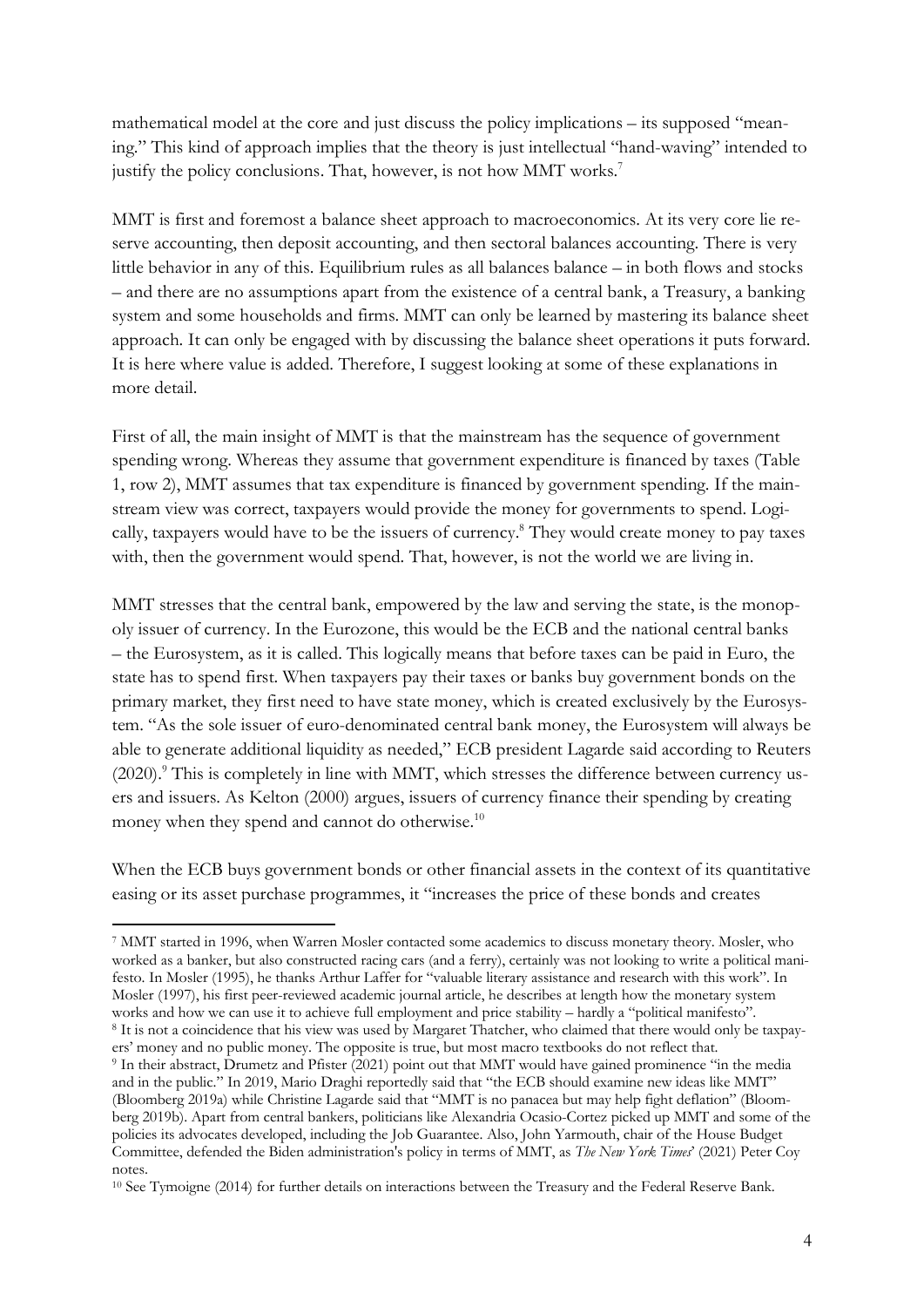money in the banking system," as the ECB (2021) explains on its webpages. With "money" the ECB means "central bank deposits," also called reserves, since it pays with electronic money and not cash. This process is well understood. In 2009, Ben Bernanke, chairman of the Fed, was interviewed by *60 Minutes*. <sup>11</sup> He was asked where the money the Fed lends would be coming from. "It's not tax money," Bernanke said, "the banks have accounts with the Fed, much the same way that you have an account in a commercial bank. So, to lend to a bank, we simply use the computer to mark up the size of the account that they have at the Fed." Below are the changes in the respective balance sheets when the Fed extends a loan to a bank that has enough collateral:

|  |  | Figure 1: Balance Sheets of Federal Reserve and Commercial Bank |  |  |  |
|--|--|-----------------------------------------------------------------|--|--|--|
|  |  |                                                                 |  |  |  |

|                        | Federal Reserve Bank      | Commercial Bank    |                           |  |  |
|------------------------|---------------------------|--------------------|---------------------------|--|--|
| $\triangle$ Assets     | $\Delta$ Liabilities / NW | $\triangle$ Assets | $\Delta$ Liabilities / NW |  |  |
| $+$ \$100 Loan to Bank | 1. \$100 Reserves         | $+$ \$100 Reserves | $+$ \$100 Loan from Fed   |  |  |

It is obvious who is the issuer of currency and who is the user of currency. The Fed creates money when it spends. In this case, it spends with the promise that what it spends will be repaid, so it lends. It just credits the bank's account at the Fed. Where does the money (reserves) come from? Some decades ago, they were typed into existence by a clerk at the Fed, using a keyboard and a computer. Now, they are created automatically by the computer software that the Fed runs – the payment system. The question where the money comes from does not make a lot of sense. The central bank is the score keeper of its society, creating money when it spends (lends) and destroying money when payments are made to it (and it receives back the reserves it has spent).<sup>12</sup> This is just as commercial banks work. These create bank deposits when lending, which are destroyed at repayment (McLeay et al. 2014).

To understand questions concerning "public debt" and "fiscal sustainability" requires us to look at the way a national (federal) government spends. It is at the level of balance sheets, which are descriptions of reality, that we can expect to find an answer. We can already sense that if the central bank executes a government's payments, money creation will happen and there is no way that the central bank can "finance" these payments. If a number in a cell in a spreadsheet is marked up, there is no reason to reduce the number in another cell to "finance" this addition. One can build a rule to make that happen, but there is no causal link at the technological level. How does this work in practice?

The following description of the federal government of Germany spending  $\epsilon$ 100 is based on Ehnts (2016, 119 ff.).<sup>13</sup> We assume that the day has just started and that the Treasury account of the federal government of Germany (*Zentralkonto des Bundes*) stands at €0. The Treasury now instructs the German central bank to execute a payment of €100 to a household, who has supplied the Treasury with the painting of an owl. The Bundesbank accordingly credits the account of the

<sup>&</sup>lt;sup>11</sup> See https://www.youtube.com/watch?v=QWJC\_\_mz1Pc.

<sup>12</sup> See Armstrong and Mosler (2019).

<sup>13</sup> A more recent version can be found in Ehnts (2020).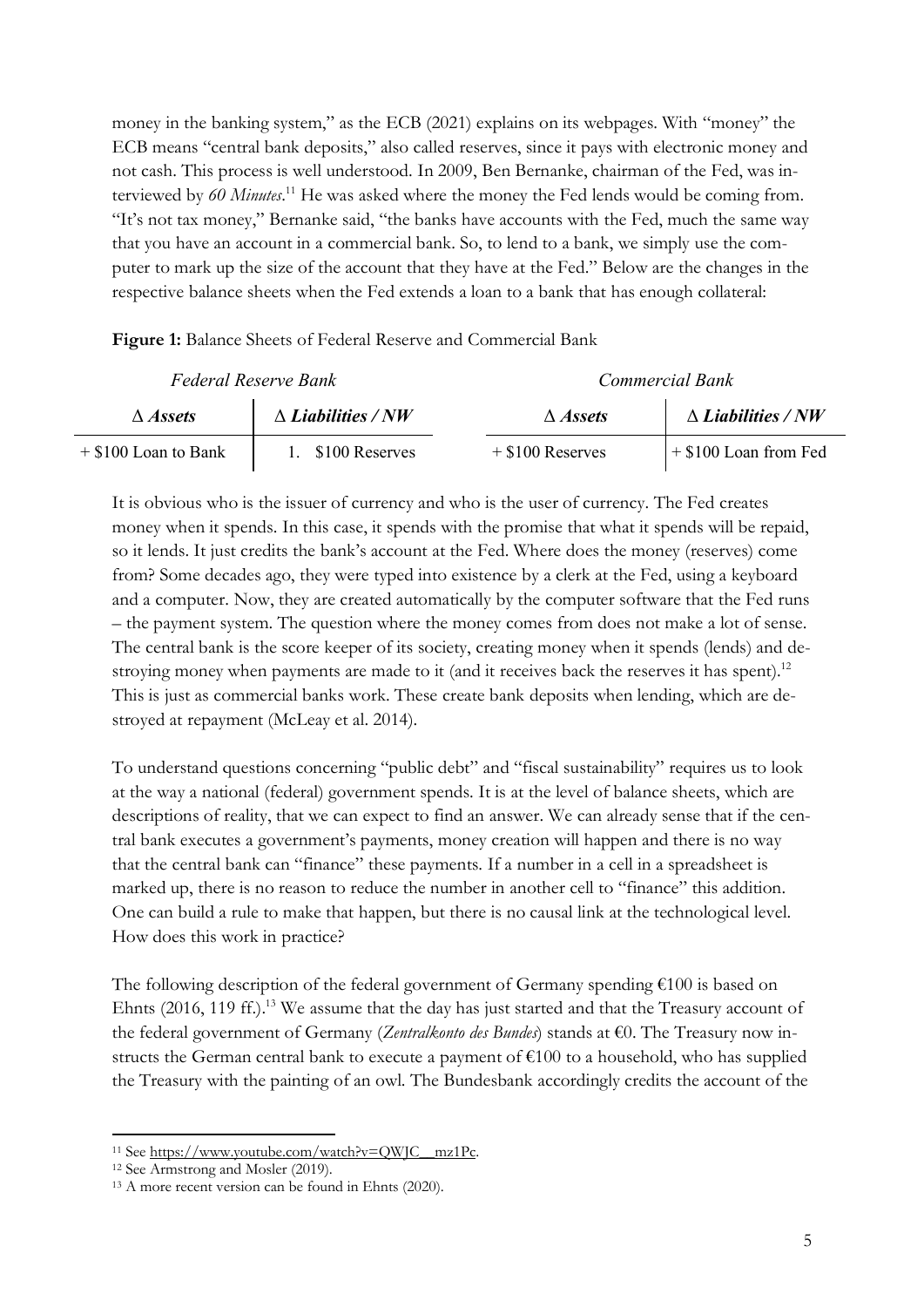seller's bank, which then credits the account of the seller. At the same time, forced by its rules of operation, the Bundesbank debits the Treasury account. This is what the balance sheets look like:

|  |  | Figure 2 Balance Sheets Showing Federal Government of Germany Spending |  |
|--|--|------------------------------------------------------------------------|--|
|  |  |                                                                        |  |

| Deutsche Bundesbank |                           | German Treasury           |                                                        |  |  |
|---------------------|---------------------------|---------------------------|--------------------------------------------------------|--|--|
| $\triangle$ Assets  | $\Delta$ Liabilities / NW | $\triangle$ Assets        | $\Delta$ <i>Liabilities / NW</i>                       |  |  |
|                     | $+ \epsilon$ 100 Reserves | $-$ €100 Ger. Trsy. Acc.  | - $\epsilon$ 100 Net Wealth ( $\Delta$<br>public debt) |  |  |
|                     | $-$ €100 Ger. Trsy. Acc.  |                           |                                                        |  |  |
|                     |                           | <b>Commercial Bank</b>    |                                                        |  |  |
|                     | $\triangle$ Assets        | $\Delta$ Liabilities / NW |                                                        |  |  |
|                     | $+$ €100 Reserves         | $+ \epsilon$ 100 Deposits |                                                        |  |  |

If this is how a federal government spends in the Eurozone, there is no possibility that it can "finance" its spending. Its central bank always creates new reserves when it spends on behalf of the government. It cannot spend "tax revenues" or "bond revenues." As the name implies (from French *revenir*, to come back), when taxes or bonds are paid the government's money comes back to the government. The balance sheets for this are trivial. The above balance sheets are all empty again as the money comes back to the government's account at the central bank. The household gives up its deposits, the bank gives up its reserves.

There is one complication, though. In the Eurozone, central banks are not allowed to "finance" their governments. This is why at the end of the day the Treasury account has to go back to zero. This can be achieved by booking tax and bond sale revenues to the account. The balance in the Treasury account is not money, as the Bundesbank itself notes.<sup>14</sup> It is a number that matters for operational reasons. The Bundesbank can only spend for and on behalf of the Treasury if at the start of the day the Treasury's account is non-negative. Therefore, tax and bond sale revenues are not about financing, but about creating a green traffic light for the Bundesbank. This is a political complication that other monetary systems do not have. So, in the Eurozone a national (federal) government cannot run out of money as long as:

- 1. tax revenues are high enough to bring the Treasury account back to zero.
- 2. bond revenues are high enough to bring the Treasury account back to zero.
- 3. tax and bond revenues together are high enough to bring the Treasury account back to zero.

<sup>14</sup> This is only logical, since reserves are basically a tax credit, a special form of I.O.U. (I owe you) that reduces the tax liabilities of the entity that gives it (back) to the government. Neither the central bank nor Treasury make payments to the State – they are part of the state. So, just as a cinema ticket in the hands of the employee of the cinema at the entrance ceases to be a cinema ticket, money ceases to be money when it returns to the state.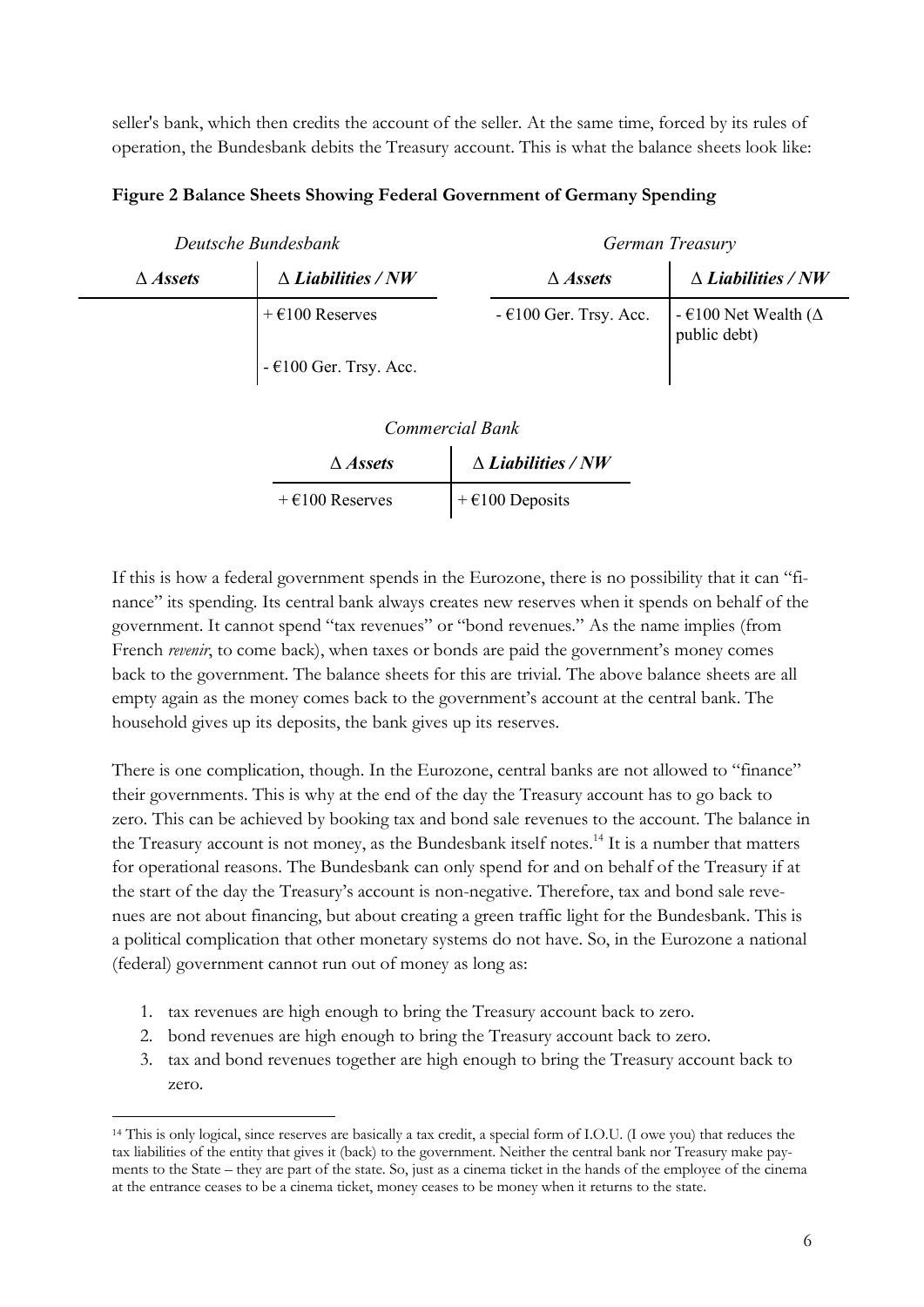This means that a Eurozone national government does not run out of money until it has exhausted its tax revenues and bond sale revenues. It would only run out of money because of political reasons that are hardwired into the laws of the European Union (EU), not because its central bank cannot create more Euro. MMT sees the purchase of government bonds by the central bank as an asset swap. Government bonds purchased by the ECB, for instance, are not paid off.15 Government access to central bank financing is therefore limited in the Eurozone (Table 1, row 5), at least with the standard rules in place. Since 2020, however, the escape clause of the Stability and Growth Pact has been activated and the ECB has initiated its PEPP, ensuring enough demand for government bonds so that investors perceive them as risk-free.<sup>16</sup> This means that the national governments are free to spend what they think appropriate until the escape clause is deactivated. The PEPP will probably remain in place, under a new name and with a longer horizon. "Public debt sustainability" is a political, not an economic issue (Table 1, row 3). This is most clearly visible when looking at Greece, which had a public debt-to-GDP ratio of 130% in the early 2010s when it ran out of money, but has been doing well in 2021 with a public debt to GDP ratio of more than 200%

It is easy to imagine a scenario in which government spending is both prior to and higher than tax revenues, so it seems reasonable to expect that bond issuance would be going on constantly in most Eurozone member states and not only those that run deficits. In Germany, government bond sales are executed by the German Finance Agency (*Bundesfinanzagentur*). Bonds are sold on the primary market exclusively. A group of banks are hence the only institutions that can buy government bonds from the federal government of Germany. They pay with reserves, so before their purchases of bunds – German government bonds – the state must lend (spend with the promise of repayment) first. It does not matter whether the banks use reserves borrowed from the ECB, or from another bank, or reserves received through government spending, or a depositor depositing cash in a bank account, which was then converted into reserves. Government bonds are issued to satisfy Eurozone rules (Table 1, row 4). Since they also provide a risk-free asset, at least in good times, they are also used as means to stabilize the interest rate at some positive level.

When a central bank buys a government bond from a bank, it just marks up the bank's account. Whether this is done within the legal framework of open market operations, quantitative easing (QE) or asset purchase programme – technically, it's all the same. It's an asset swap for the bank and a lengthening of the balance sheet for the central bank. A government bond in the possession of the central bank will lead to a payment from the Treasury to the central bank at maturity. Since this payment increases the central bank's profits and those usually are transferred to the Treasury's account, it is up for discussion whether government bonds held by a central bank should be counted towards "public debt."

Today, what many call "public debt" is just the money that a government has spent and not yet collected back in taxes. This is something fundamentally different from a private borrower with

<sup>15</sup> However, interest from bond holdings of the ECB is distributed to the treasuries of the Eurozone member states, weighted by the capital key. To some extent, the interest the treasuries pay comes back to them via the ECB's distribution of profits.

<sup>&</sup>lt;sup>16</sup> I have argued for such a programme since the publication of my book in 2014 (in German).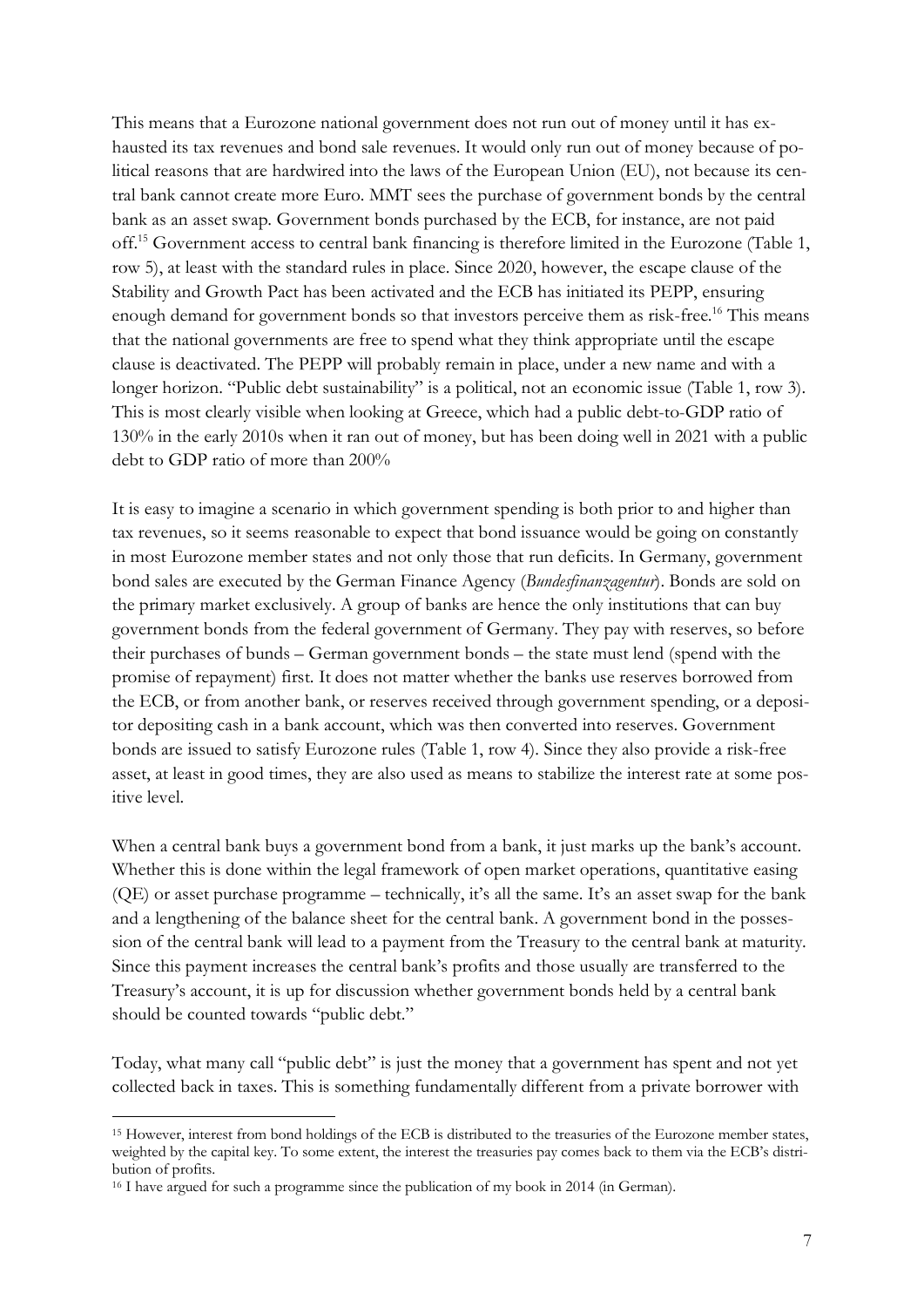debt. The private borrower would have to make a payment to rid herself of debt. The government cannot do that – its payments cause the "public debt." Actually, taxpayers would have to make payments in order for public debt to come down towards zero. Therefore, government bonds held by the central bank or households do not constitute a "debt" that has to be redeemed by the government. It is the opposite. Modern money is nothing but a tax credit that the private sector uses to settle its tax liabilities.

#### **MAINSTREAM, MMT AND REAL MMT: ECONOMIC POLICY AND THE TABLE**

Drumetz and Pfister (2021, 14) correctly describe the MMT view on crowding out: "The crowding-out effect on private spending does not exist in MMT because expansionary fiscal policy is supposed to lower interest rates by providing liquidity to banks rather than raising them by crowding-out the private demand for debt financing." Most central banks intervene in the money market automatically to ensure that the interest rate does not fall (rise) when the government spends (receives tax revenue). This means that there is no financial crowding-out – the government spends reserves that are created anew (and not taken from some pre-existing pot of savings, like the loanable funds theory implies) and the interest rate does not change.<sup>17</sup> This is easy to see empirically. It does not matter whether the Eurozone member states have public surpluses or (large) public deficits, the ECB is able to steer the interbank market interest rate. This, however, does not mean that government spending could not potentially crowd out private spending. If a federal government takes over a part of the organization of an economy, say health care provision or public education, then obviously private sector firms would be crowded out. MMT does not say that the government is "better" (more efficient or more effective) than the private sector. MMT simply highlights the fact that resources used for social welfare have opportunity costs since they are not available for alternative private (or public) sector uses (Table 1, row 15).

MMT helps us to understand what the monetary system is. It is in place so that the government can provision itself with the resources and workers it needs to do its job, which is to fulfill its public purpose (Ehnts and Höfgen 2019). It is important to note that the government can only buy what its citizens are willing and able to sell to it. This means that a government should be interested in having an educated and productive workforce with plenty of skills providing the government with a higher output (Table 1, row 14). Whether those with higher skills also (do or should) receive a higher income is an empirical question and cannot be answered by MMT. The goal of the economy is to provide us with the goods and services that we need. The public purpose can be served by the private sector as well as the public sector. Again, it is an empirical question which sector produces the best results when it comes to the provision and distribution of goods and services. MMT does not provide us with an answer when it comes to the size of the public sector.

Another mainstream view is that the economy should be competitive (Table 1, row 13). From a MMT perspective, this is mistaken. The economy should be targeting full employment and price

<sup>&</sup>lt;sup>17</sup> This challenges the concept of monetary and fiscal dominance. The central bank can set and control the interest rate and at the same time execute the government's payments. As there usually is no threat of the government running out of money, any interest rate the central bank sets is compatible with any level of public debt to GDP. The interest rate on public debt is an administered variable, as Fullwiler (2020) points out.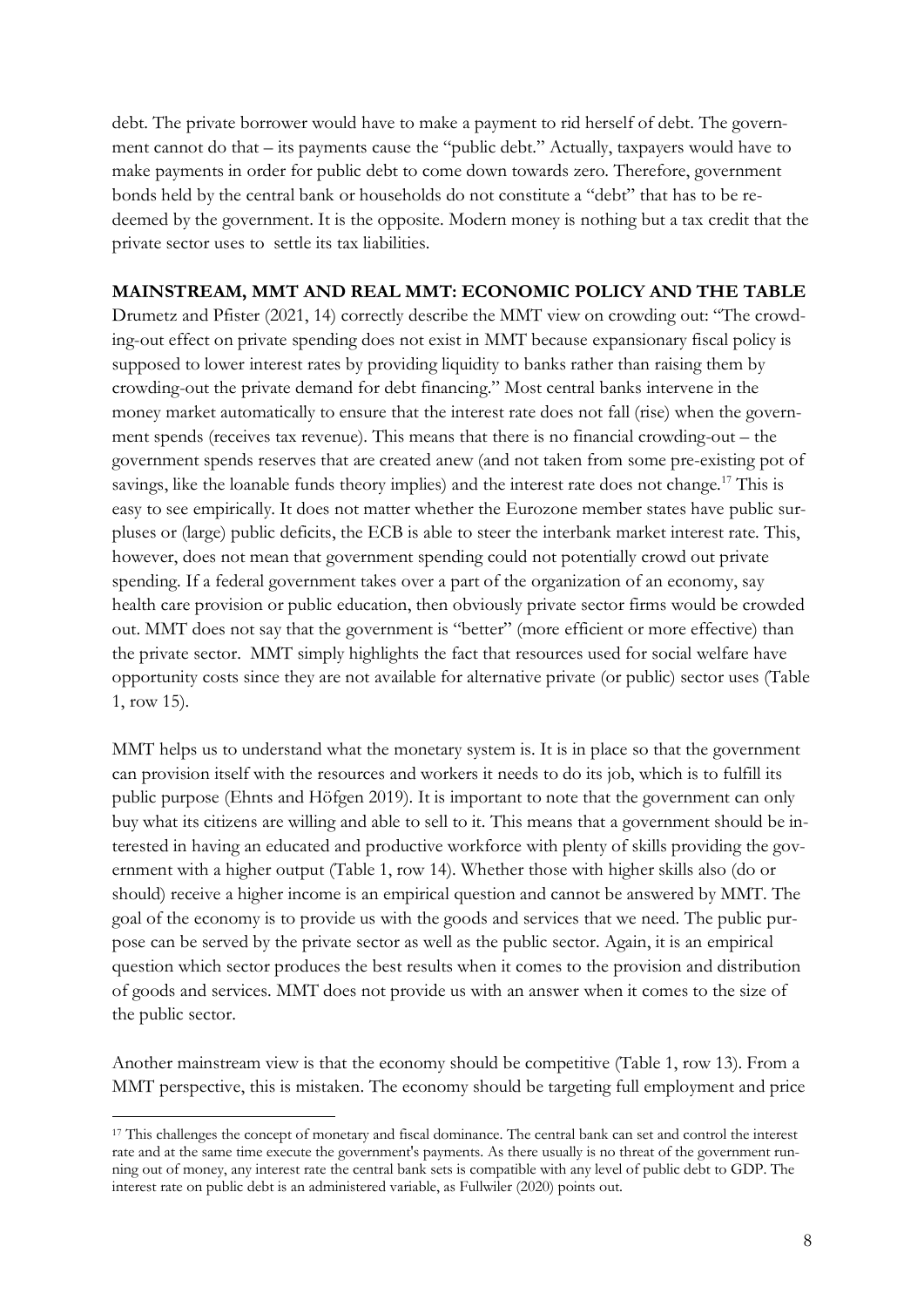stability. A competitive economy might provide these, but rather by chance and not through macroeconomic policy. If a competitive economy is one in which exports are higher than imports, then the most competitive economy is one in which all value added is exported. This means that wages and domestic consumption are zero and all national income is in the hands of capital owners – hardly a promising target for a modern society. The way this undesirable situation would be achieved is through low wages (given some exchange rate). The further wages fall, the higher net exports will rise. This used to be called mercantilist policy, beggar-thy-neighbor policy, or imperialism. The idea of comparative advantage should have laid the idea of becoming a high net exporter to rest, but apparently its grip on economics is not as tight as it used to be. Also, in a world far away from full employment, a neo-Mercantilist policy might be successful, as the case of Germany seems to show.

So, what about macroeconomic policy? In mainstream economics, monetary policy has a role to play to stabilize the economy (Table 1, row 7). It is assumed that an increase (decrease) of the central bank's main interest rate will lead to a decrease (increase) in private investment. This view has lost its credibility after almost a decade of zero and negative interest rates and lackluster private investment. MMT and the mainstream agree that an increase of the interest rate might, after some time lag, cause a collapse in private investment that is big enough to bring down wage growth and with it inflation. However, almost nobody believes that a fall in the interest rate would bring about a recovery with rising private investment. MMT recognizes that changes in aggregate demand matter for private investment. The Biden administration's actions, especially its bold billion-dollar-packages, are consistent with this view. Government spending creates, 'Euro-for-Euro,' private sector income. If firms need to invest before they can sell to the government, then they will do it as long as expected positive profits result. The nominal interest rate is of secondary importance, if at all.

The mainstream view is that the interest rate is and should be the main policy instrument of monetary policy. MMT disagrees. Fighting inflation by creating unemployment through a rise in the interest rate might work, but in the long run it is a socially damaging policy. After four decades, this kind of monetary policy has left most of the Western economies, and the Eurozone especially, with high rates of unemployment and high levels of inequality. The Eurozone' s rate of unemployment has never been below seven percent, which is high in comparison to other developed countries. The reason is very simple. Given existing technology, working hours and physical capital, a consistent lack of government spending has caused aggregate demand to fall short of what is required for full employment. Mario Draghi, who understands this, has called for more expansionary fiscal policy over his whole reign as ECB president. Monetary policy should support fiscal policy in finding the right level of spending that is consistent with full employment (Table 1, row 8). This means that the ECB should guarantee the national government's liquidity and solvency at all times. Only then can we expect the macroeconomic mindset of policy makers to shift from the austerity mode to a new European Deal mode. With regard to the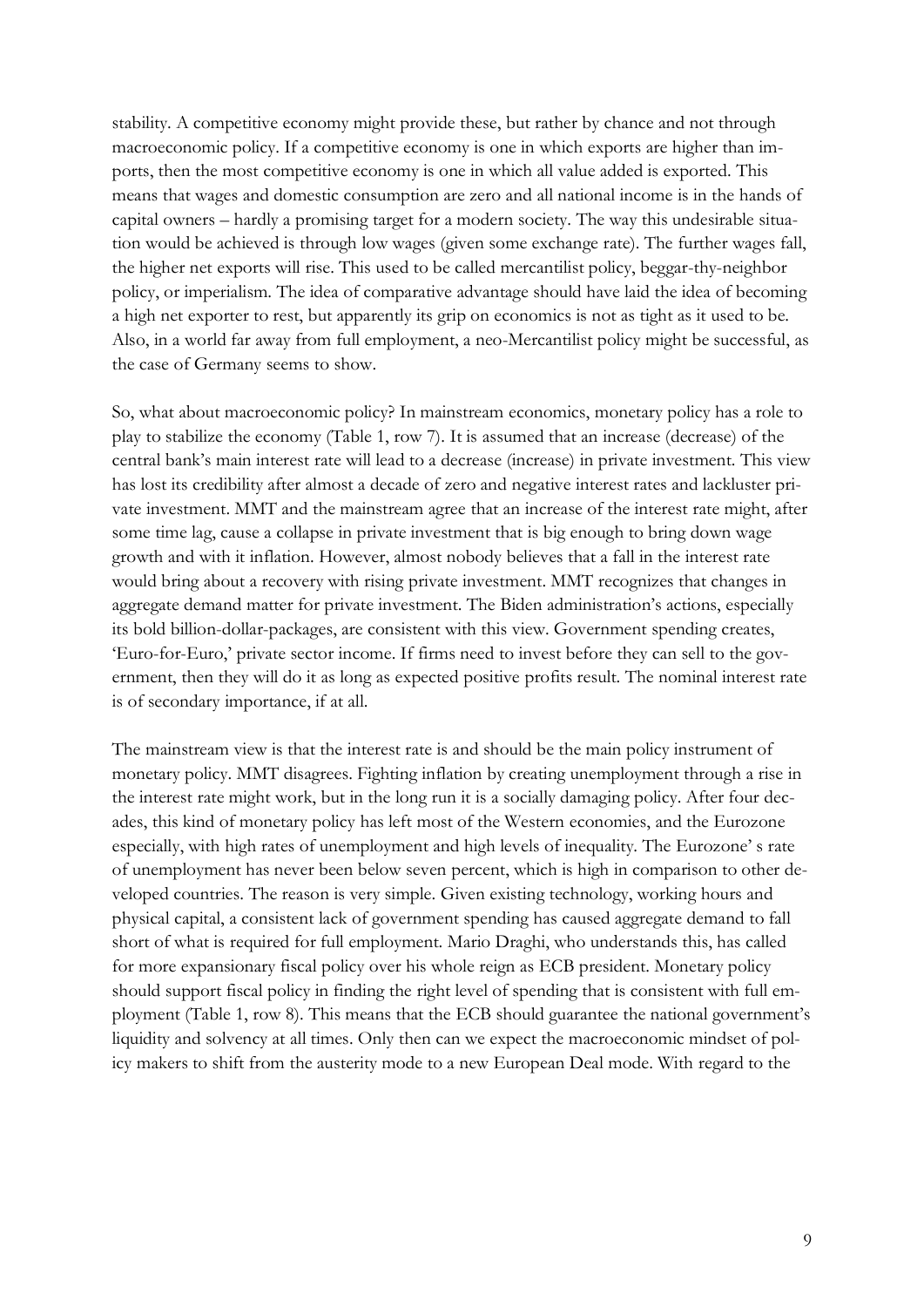interest rate, it might make sense to leave it at zero to ensure that nobody earns risk-free rewards or to set it at two percent in order to support the inflation target of the same size.<sup>18</sup>

The question whether interest rates are set by the central bank or the market has become clearer in the last years. If the central bank wants, it can steer the overnight interest rate and all other interest rates (yields) along the yield curve for government bonds (Mosler and Armstrong 2019). Japan, while not following Modern Monetary Theory as Wray and Nersisyan (2021) point out, has shown that it is possible to directly target bond yields. This means that markets set interest rates (yields) only to the extent that the central bank lets them (Table 1, row 9). Therefore, central banks are in full control as they are monopoly issuers of money. They can determine the price of any financial asset that they (are allowed to) buy. MMT does not say that this is feasible, though. A central bank that is credible would just have to announce what it considers a reasonable yield curve and the market would then comply with this, since it cannot fight a market participant that cannot run out of money.19

History has shown that full employment and price stability are compatible. They are not at the opposite ends of a trade-off, as the Phillips curve implies. In many Western European countries, we had both full employment and price stability in the 1960s. In Germany in 1968, the unemployment rate was 1.5 percent and the inflation rate 1.6 percent. One year later, the unemployment rate was down to 0.9 percent with an inflation rate of 1.8 percent. This was not an exception – between 1961 and 1966, the unemployment rate was below one percent for five consecutive years, with inflation rates between 2.4 and 3.3 percent. While the mainstream has accepted a trade-off between the unemployment rate and the rate of wage growth and the change in the price level, MMT does not take this for granted.

According to MMT, both price level and changes in the price level are mostly driven by the behavior of the state. Due to the monopoly on currency it enjoys, the state is the only actor in the economic sphere that can pay whatever wages or prices it pleases (Levey 2021). This is why there is no meaning to the absolute price level (outside of that determined by the state — see Mosler (forthcoming)). If an espresso in Italy cost 1,000 Lira in the late 1990s, it simply followed from the wages the state paid to its public employees (in the thousands of currency units per hour of work). When in Germany that same espresso cost 1 Deutschmark or in France 10 Francs, this says nothing about relative international prices. The state can decide what to pay in terms of wages, which sets the price level. The state paying different prices then means that the price level changes. This also explains what happens in hyperinflations. The governments of Weimar Germany in the early 1920s and those of Zimbabwe and Venezuela now pay higher and higher prices to the public employees and also pay more for the currencies, goods and services they procure (Armstrong and Mosler 2020).

<sup>18</sup> MMT assumes that higher interest rates on Treasury bonds or reserves push up all interest rates and yields, as investors will remove everything from their portfolio that earns them less than that interest rate. The combined selling will drive down asset prices and hence drive up yields up to the new higher interest rate. Also, at higher interest rates the government pays bond holders more money, which is somewhat expansionary.

<sup>&</sup>lt;sup>19</sup> A central bank is credible when it does as it says. If yields diverge from where the central bank wants them to be, a relatively small intervention can have large consequences.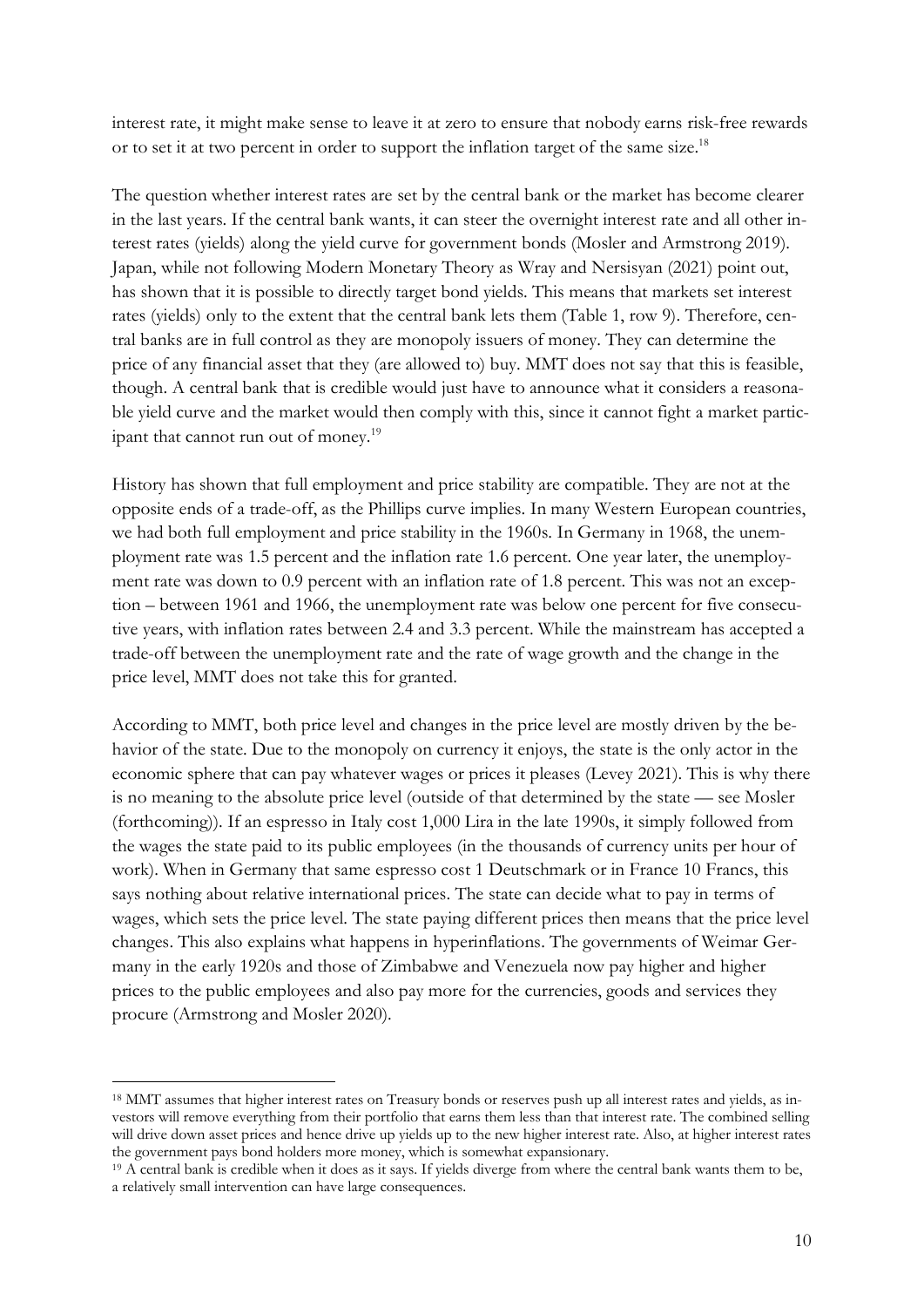#### **Figure 1: Consumer price index and wage and salary accruals per full-time equivalent employee: government**



Jan. 1950 - Jan. 2020, seasonally adjusted. CPI for all urban consumers

Figure 3 shows for the U.S. that empirically the relationship between wages and salaries paid by the government is tight. Bobeica et al. (2019) in an ECB working paper also find that "labor cost increases will be passed on to prices." Nevertheless, MMT does not deny that there are other influences on prices as well. For instance, a rising oil price can drive up the price level if the rising energy costs are passed on to consumers. Also, monopolistic competition can drive up prices in areas like education and health care. Alternatively, inflation can arise if there is a lack of workers in any given area of the economy, driving up wages there. All of this means that inflation is a symptom of changes in society and not always a "monetary phenomenon" (Table 1, row 10). It seems like many central bankers agree with this, since the current rise in energy prices has not caused the big central banks to tighten their monetary policy and raise their policy rates. If energy prices are set by cartels and quasi-monopolists and demand for that energy is inelastic with respect to price and income, why should a higher interest rate in one currency area have an influence on those prices?

An understanding that inflation is not caused by tight labor markets gives reason to believe that full employment and price stability are possible (Table 1 row 11). Aggregate spending in the economy determines aggregate output, which – given working hours, technology and capital – determines employment. If private spending is not high enough to reach full employment, it is the task of the government to increase spending.<sup>20</sup> After all, it is the tax liabilities that the government imposes which forces people to look for paid work. Since the government cannot know the future, it is impossible to fine tune fiscal policy so that full employment results at all times. That is why MMT has suggested the addition of the Job Guarantee (Tcherneva 2020). In this way, those who can work and want to work always have the option to take on a JG job, which

U.S. BEA and U.S. BLS, retrieved from FRED, Federal Reserve Bank of St. Louis

<sup>&</sup>lt;sup>20</sup> Theoretically, a change in tax rates works as well, but not if it reduces taxes mostly for the rich who then save the additional income. Lower VAT rates would be expansionary in terms of aggregate demand and deflationary in terms of the price level, as the experience with lower VAT rates in some countries in 2020 has shown.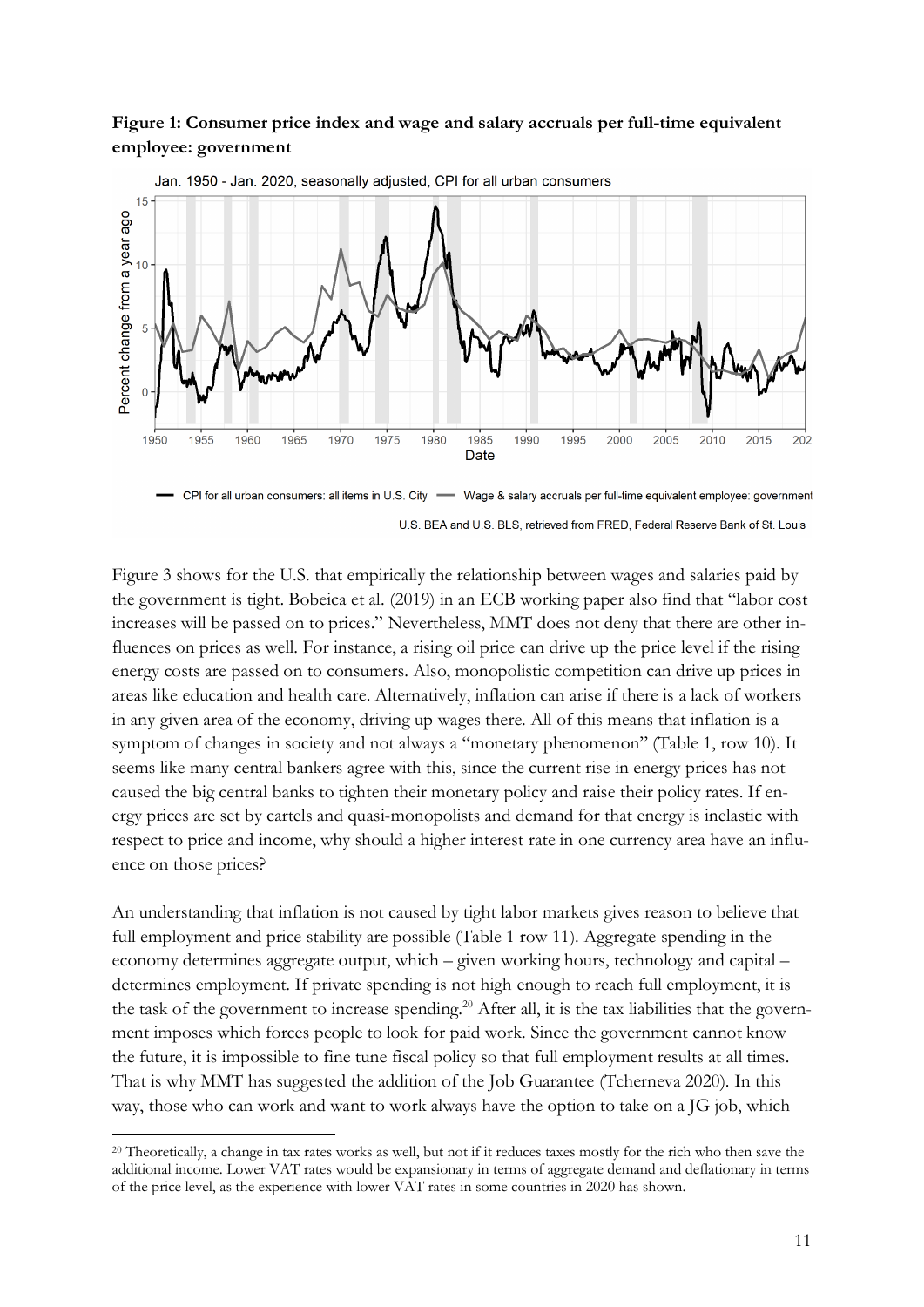would completely eliminate involuntary unemployment and act as a macroeconomic stabilizer. This should be especially interesting for the ECB, since the Eurozone's rate of unemployment has always been above seven percent and consistently higher than those of other currency areas.

The assessment of conventional structural policies from a MMT perspective is open (Table 1 row 12). If conventional structural policies mean imposing hardship on those earning their income mostly through work, there is no reason why this should be a preferred policy. MMT recognizes that managing the supply side of the economy and labor relations is important for total productivity and allocation. There is nothing wrong with allocation by the private sector per se. If, however, the results indicate a sub-optimal allocation, then the government should not hesitate to change the rules of the game. This is most important in the context of a Green New Deal (Nersisyan and Wray 2019).

#### **OTHER ISSUES**

Drumetz and Pfister (2021) make some more points that are worthy of comment. There are too many claims to take issue with that can be discussed in this paper. Therefore, I am required to focus upon some important points and leave out others, including what I consider to be the minor points. Their paper starts with a discussion of Knapp's *The State Theory of Money*. It is not clear why this is the way forward to examine MMT, since MMT does not build on *The State Theory of Money*. Since the idea that money is a creature of the law is developed there, it can be seen as an ancestor. Drumetz and Pfister (2021, 2) state that "the STM [*The State Theory of Money*] was received very mildly," taking references out of Ehnts (2019). However, they use only the negative reviews of Knapp's work and ignore that leading economists of the early 20th century agreed with it. John Maynard Keynes had it translated into English and mentioned Knapp on the second page of his first chapter in his 1930 *Treatise on Money* (Keynes 1930, 4). Knut Wicksell counted it "among the pearls of economics literature." It is true that Schumpeter and other economists did not like Knapp's book. So, the publication of *The State Theory of Money* created quite a stir. Knapp's student Karl Helfferich became the most influential monetary theorist in Germany (Greitens 2019). In the UK, Beveridge (2015 [1944], 118) wrote in 1944: "The second thesis, as to the fundamental difference between State outlay, and private outlay, may appear to some paradox, but is nearer to a truism. There is no financial limit to spending by the State within its own borders, as there is a financial limit, set by their resources and their credit, to spending by private citizens." Lerner (1947, 312) in his paper "Money as a Creature of the State" writes: "A favorite pastime at the London School of Economics, where I was first introduced to the subject of economics, was the cruel baiting and tearing to pieces of Professor Knapp's *The State Theory of Money.*" It seems that the reception was divided between hostile and very sympathetic.

Drumetz and Pfister (2021, 2) repeat the claim that *The State Theory of Money* would say "nothing about the value of money, i.e., purchasing power." The word "value" translates into German as "Wert" and that word appears approximately 100 times on 61 pages of Knapp's book. Chapter 24 is titled "On the so-called value of money."21 Drumetz and Pfister (2021, 3) claim that "the reason why a currency is used in a given area, provided it is credible, rest on network effects: it is

<sup>21</sup> This chapter was not translated into English.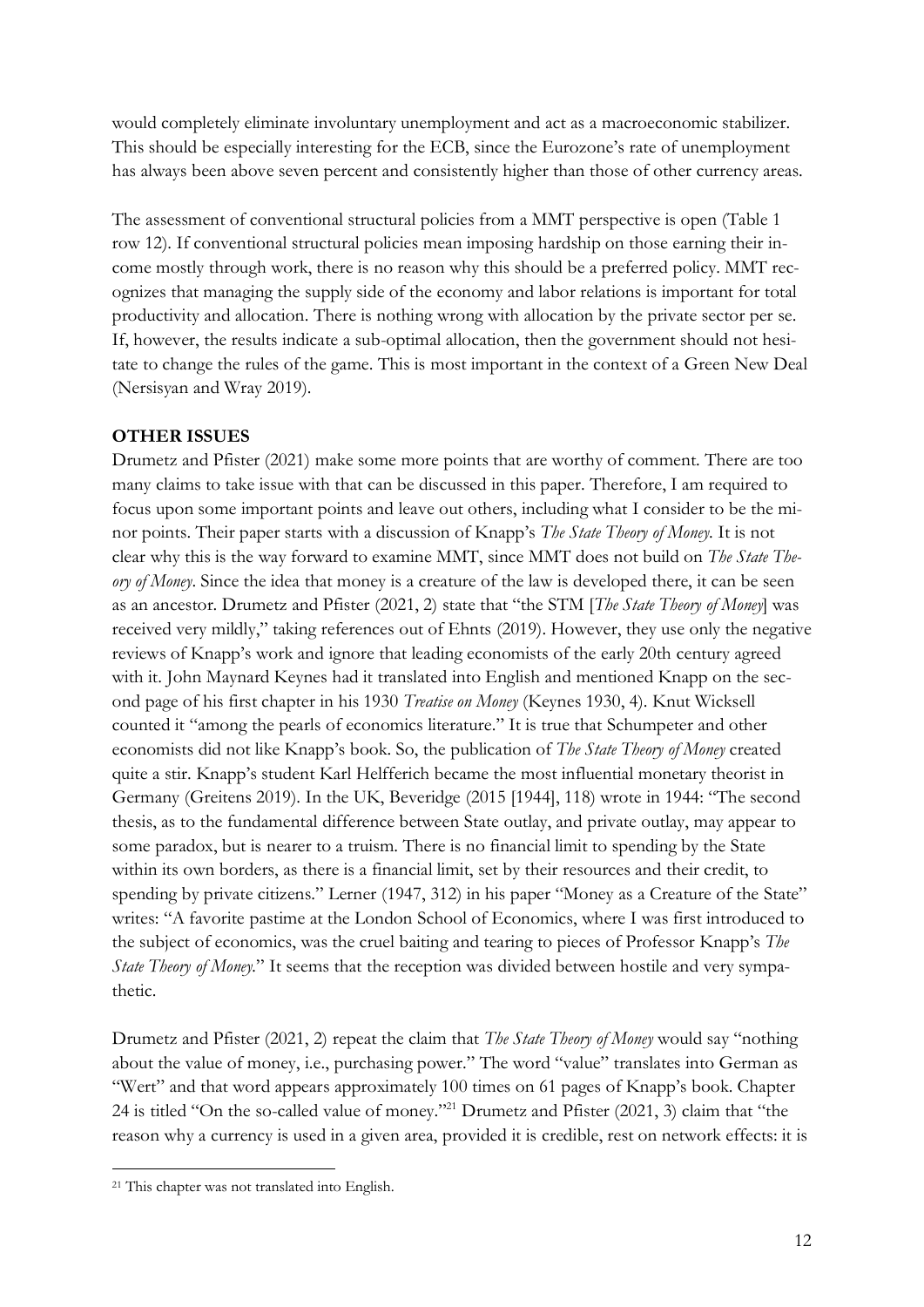convenient to use such a currency if one has enough assurance that it is, and will remain, accepted by one's contractors," rejecting Knapp's claim that "among civilized peoples in our day, payments can only be made with pay-tickets or Chartal pieces." This leaves the authors open to the question why the French people or German people switched from Francs or Deutschmarks to Euro. Weren't the national currencies "credible"? They had been credible for decades. The reason why the French switched to Euro is that taxes could not be paid with Francs anymore, but now required payments in Euro. To make that possible, the state purchased the old currency (Francs) by paying with the new one (Euro). All of these (Francs, Deutschmark, Euro) constitute Knapp's "Chartal pieces" because they were proclaimed by the state (and not weighted). Currency competition, which Drumetz and Pfister miss, is not something that matters in the Eurozone. There, Europeans use hardly any other currencies than the Euro. That people in some countries which issue their own currency turn to Euros or Dollars, for all sorts of reasons, is nothing that would refute *The State Theory of Money* or MMT.

Drumetz and Pfister (2021, 4) then accuse MMT of not mentioning names when discussing mainstream economists. That is an odd claim to make, given that there is no shortage of literature where exactly this happens: Ehnts and Voldsgaard (2020) take on Jeppe Druedahl, Stephanie Kelton (2019) takes on Paul Krugman, Bill Mitchell (2019) takes on Gregory Mankiw. Drumetz and Pfister (2021, 4) discuss how MMT could be implemented, completely missing the point that MMT is a theory and not an economic policy proposal. The supposed lack of detail in discussions of banking in MMT can easily be remediated by examining chapters 3 and 4 of Ehnts (2016), where this is discussed in great detail in the context of the Eurozone. Drumetz and Pfister (2021, 5) then discuss taxation, writing that "taxes are nearly always paid in bank money" only to state some sentences later that "it is true that banks use reserves to make transfers from their accounts at the central bank to the Treasury's account, also held at the central bank." MMT states that households pay taxes in bank deposits, but their banks need to pay reserves to the government. Drumetz and Pfister do not seem to understand that they repeat the MMT position here.

Drumetz and Pfister (2021, 6) wonder why Wray puts "monetization" in quotation marks. The answer is that the government always spends money (reserves) through its central bank when making payments. Since the only difference between reserves and government bonds is that the latter have different yields and a maturity after which they are converted into reserves, there is no big difference between them. "Monetizing" bonds is hence nothing that would have a large effect on the economy. The central bank can buy up government bonds and pay with reserves if it so choses. However, since banks can use government bonds as collateral to borrow from the central bank, this process does not result in a potential increase in the number of reserves that the banking system can hold. There is certainly no effect from "monetization" on the inflation rate, as is often implied. Drumetz and Pfister (2021, 6) acknowledge that the money multiplier approach "does not fit with reality," so there seems to be an agreement that we need to rethink the way the monetary system is taught.

Drumetz and Pfister (2021, 8) worry about the "corresponding risk for the central bank of having to absorb a large part of the public debt." If, however, the ECB can neither go bankrupt nor run out of money, as Christine Lagarde confirmed, what does that statement mean? The ECB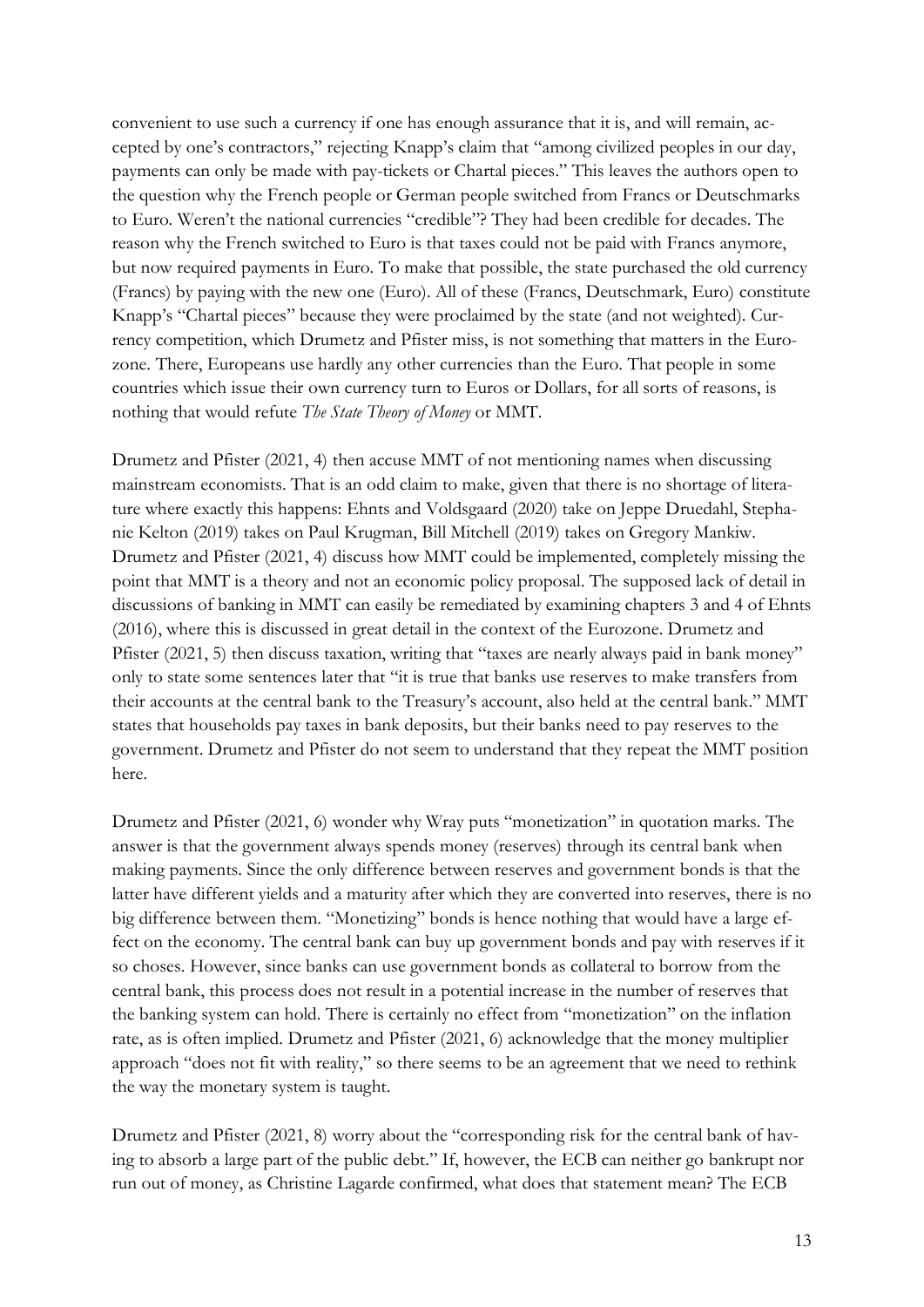through its PEPP can reduce the risk of government default to zero. The original idea of the Euro was that financial markets would punish "bad" governments with higher interest rates and threats of default, but the real-world results have been disastrous. Greece and Italy display high unemployment and low productivity growth. Structural reforms and cuts in governments spending apparently made these problems worse.

Drumetz and Pfister (2021, 15) repeat the often-heard claim that MMT lacks a formal model. What the authors overlook is that there are a variety of MMT models to choose from. An alternative to the IS/LM model would be the model developed in Ehnts (2014).<sup>22</sup> The flow model focuses on the sectoral balances and builds on few behavioral equations, with the rest of the model's variables being derived by accounting. Tcherneva (2002) and Levey (2021) also create MMT models to answer their research questions. Also, most stock-flow consistent (SFC) models are also compatible with MMT (Godley and Lavoie 2006). Nevertheless, the MMT approach is a balance sheet approach. As in Ehnts (2014), scenario analysis is the appropriate method for MMT, which recognizes that non-stochastic randomness plays a large role in the real world (Carrión Álvarez and Ehnts 2016).

Last but not least, citing an opinion piece on MMT, as in the last paragraph of Drumetz and Pfister (2021, 21), indicates how weak their case against MMT is. The author, who cannot and does not claim to be an expert on monetary theory, writes that MMT would be "a statement by those who believe in the righteousness – and affordability – of unlimited government spending...". I find this crackpot statement wholly unconvincing.<sup>23</sup> There is no source or quote to back up the claim that MMT authors would argue for "unlimited government spending." It would be easy to find quotes that say the opposite. MMT has always argued that the economy is limited by resources, and that approaching that limit inflation results.

#### **CONCLUSION**

Drumetz and Pfister (2021) should be lauded for their intent to engage with MMT. As expected, a cultural shock resulted, as MMT is a falsifiable empirical monetary theory that sets out to explain the real world whereas the mainstream theory sets out from model assumptions and only then moves to the real world. It was the intent of this reply to correct the image of MMT that Drumetz and Pfister build up and that is reflected in their Table 1 (also Table 1 of this paper). I have argued that before discussing the macroeconomic implications of MMT (what Drumetz and Pfister call the "meaning") we need to get the balance sheets right. MMT starts with the logic of the payment system (reserve accounting) and then moves on to sectoral balances. Therefore, it provides a discussion of the micro structure that is absent in most of mainstream macroeconomics. It is at this level that the debate of MMT should start, leaving the question of what to do in terms of macroeconomic policy for later.

Drumetz and Pfister (2021) are invited to reply to this paper by engaging with the claims made here. As Table 1 shows, I think that their representation of MMT is flawed and therefore their

<sup>22</sup> See Ehnts (2019) for a short introduction. An Excel spreadsheet containing the model can be downloaded via https://econoblog101.wordpress.com/the-ismy-model/.

<sup>23</sup> Jonathan Hartley published this article on MMT in *National Affairs* and another one he co-authored about hospital care. He does not hold a Ph.D. or any equivalent that would prove that he has gained insights in monetary theory.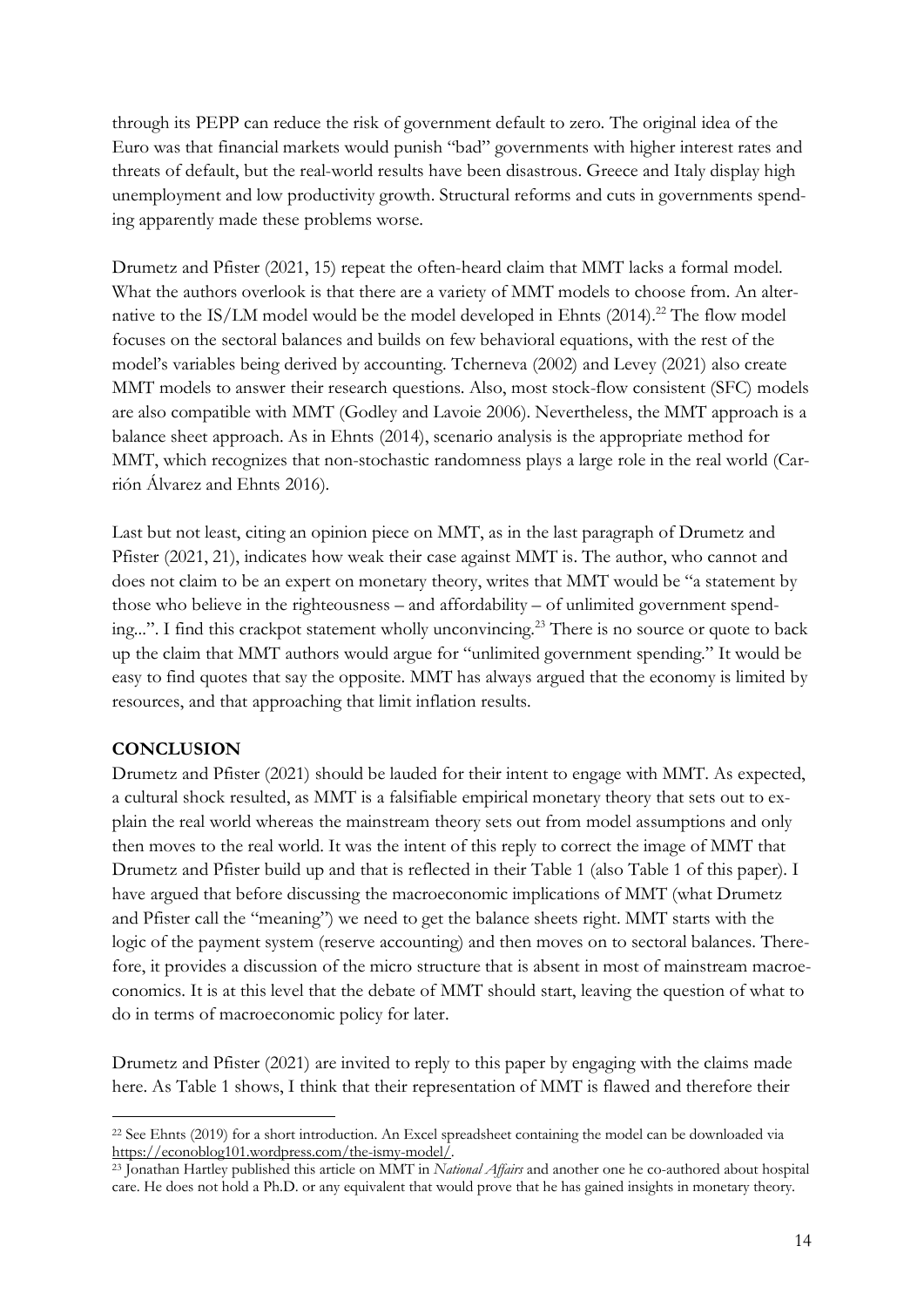judgment of MMT is unreliable. To make some progress, I would ask them to explain in balance sheets how the French federal government actually spends and/or to refute my balance sheets for the German case. I believe my balance sheet structure shows clearly that the German Bundesbank is a currency issuer and that it creates new reserves every time the German federal government spends. If that is the case everywhere in the Eurozone, this would mean that the ECB could solve any problem of "fiscal sustainability" by making the PEPP permanent, as argued by Ehnts and Paetz (2021). The question of how much governments are allowed to spend is divorced from this issue.

Before discussing this issue and the question of how to reform the Stability and Growth Pact, there needs to be agreement, or at least understanding of the MMT position on the creation (and destruction) of reserves by central banks, both for monetary policy and fiscal policy reasons. It seems that we can already agree on the creation of bank deposits through bank lending, which constitutes progress and necessitates a reform of macroeconomic textbooks that are still based on money multipliers and loanable funds theory. What is missing is agreement on the explanation of government spending using the medium of balance sheets.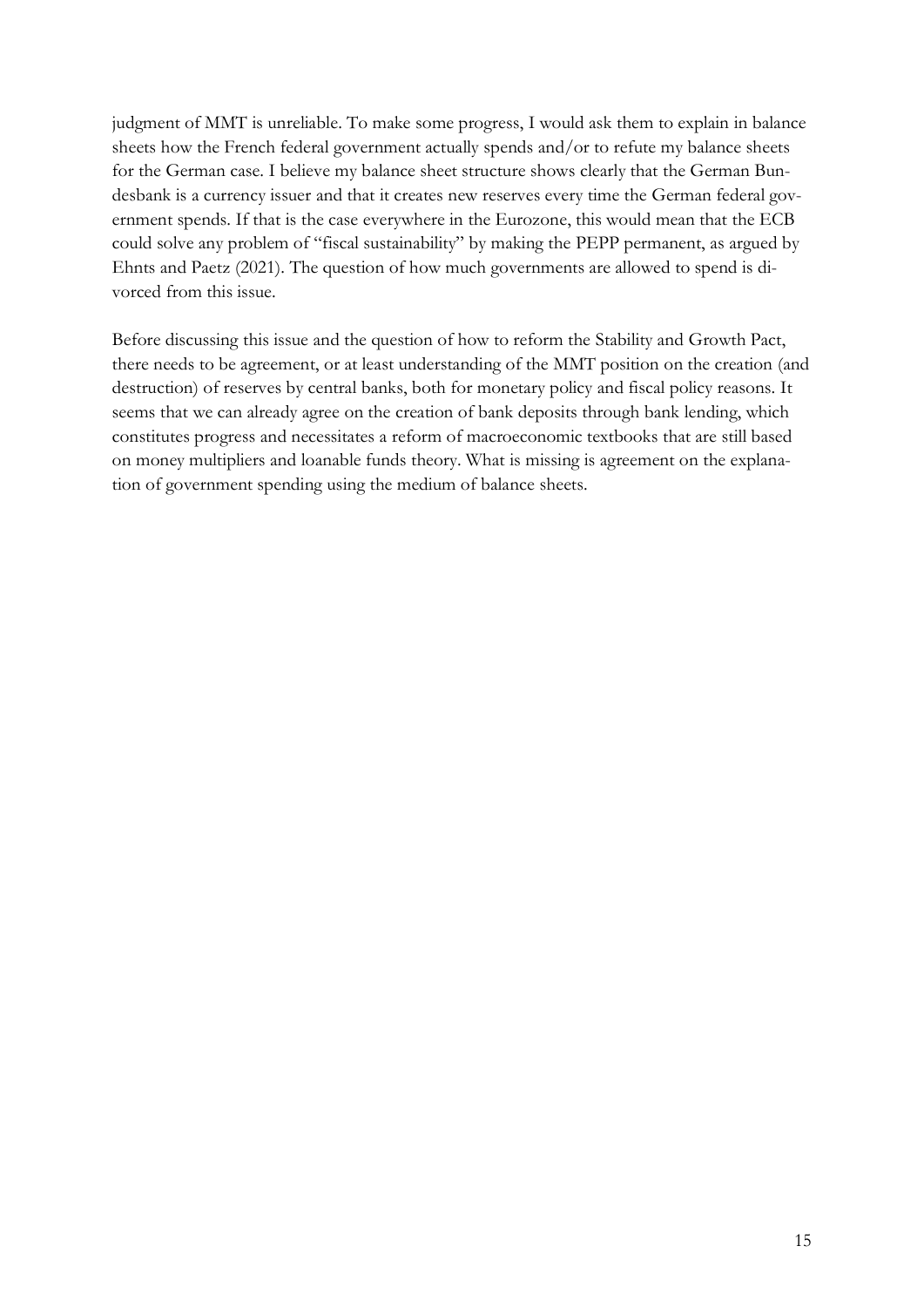#### **REFERENCES**

- Armstrong, Phil and Warren Mosler (2019), A Discussion of Central Bank Operations and Interest Rate Policy, https://gimms.org.uk/wp-content/uploads/2019/02/Central-Bank-Interest-Rate-Policy-Mosler-Armstrong.pdf
- Armstrong, Phil and Warren Mosler (2020), Weimar Republic Hyperinflation through a Modern Monetary Theory Lens, http://moslereconomics.com/wp-content/uploads/2020/11/Weimar-Republic-Hyperinflation-through-a-Modern-Monetary-Theory-

- Beveridge, William H. (2015) [1944], Full Employment in a Free Society (Works of William H. Beveridge): A Report, Routledge
- Bloomberg, (2019a), https://www.bloomberg.com/news/articles/2019-09-23/draghi-says-ecbshould-examine-new-ideas-like-mmt
- Bloomberg (2019b), https://www.bloomberg.com/news/articles/2019-04-11/lagarde-saysmmt-is-no-panacea-but-may-help-fight-deflation
- Bundesbank (2017), The role of banks, non-banks and the central bank in the money creation process, Deutsche Bundesbank Monthly Report April 2017, 13-33
- Carrión Álvarez, Miguel and Dirk Ehnts (2016), Samuelson and Davidson on ergodicity: A reformulation, Journal of Post Keynesian Economics 39(1), 1-16
- Drumetz, Françoise and Christian Pfister (2021), The Meaning of MMT, Banque de France Working Paper 833, https://publications.banque-france.fr/en/meaning-mmt
- Elena Bobeica, Matteo Ciccarelli and Isabel Vansteenkiste (2019), The link between labor cost and price inflation in the euro area, ECB Working Paper Series 2235
- ECB (2021), https://www.ecb.europa.eu/explainers/show-me/html/app\_infographic.en.html
- Ehnts, Dirk (2014), A simple macroeconomic model of a currency union with endogenous money and saving-investment imbalances, *International Journal of Pluralism and Economics Education* 5(3), 279-297
- Ehnts, Dirk (2016), *Modern Monetary Theory and European macroeconomics*, Basingstoke: Routledge
- Ehnts, Dirk (2019), Modern monetary theory: a simple macroeconomic model, https://socialeurope.eu/modern-monetary-theory-model
- Ehnts, Dirk (2020), The fiscal-monetary nexus of Germany, IPE working paper 138/2020
- Ehnts, Dirk and Maurice Höfgen (2019), Modern Monetary Theory and the Public Purpose, *American Review of Political Economy* 15(1), 1-12
- Ehnts, Dirk (2020), The unexpected victory of modern monetary theory and its consequences, *International Journal of Pluralism and Economics Education* 11(3), 293-295
- Ehnts, Dirk und Michael Paetz (2021), COVID-19 and its economic consequences for the Euro Area, Eurasian Economic Review 11(2), 227-249
- Ehnts, Dirk and Asker Voldsgaard (2020), A Paradigm Lost, a Paradigm Regained A Reply to Druedahl on Modern Monetary Theory,
	- https://drive.google.com/file/d/13a2To14MLbCyUMPexNwciwk7Valv5MTY/view
- Fullwiler, Scott (2020), When the Interest Rate on the National Debt Is a Policy Variable (and "Printing Money" Does Not Apply), *Public Budgeting & Finance* 40(3), 72-94
- Godley, Wynne and Marc Lavoie (2006), *Monetary Economics: An Integrated Approach to Credit, Money, Income, Production and Wealth*, Palgrave Macmillan

Lens.pdf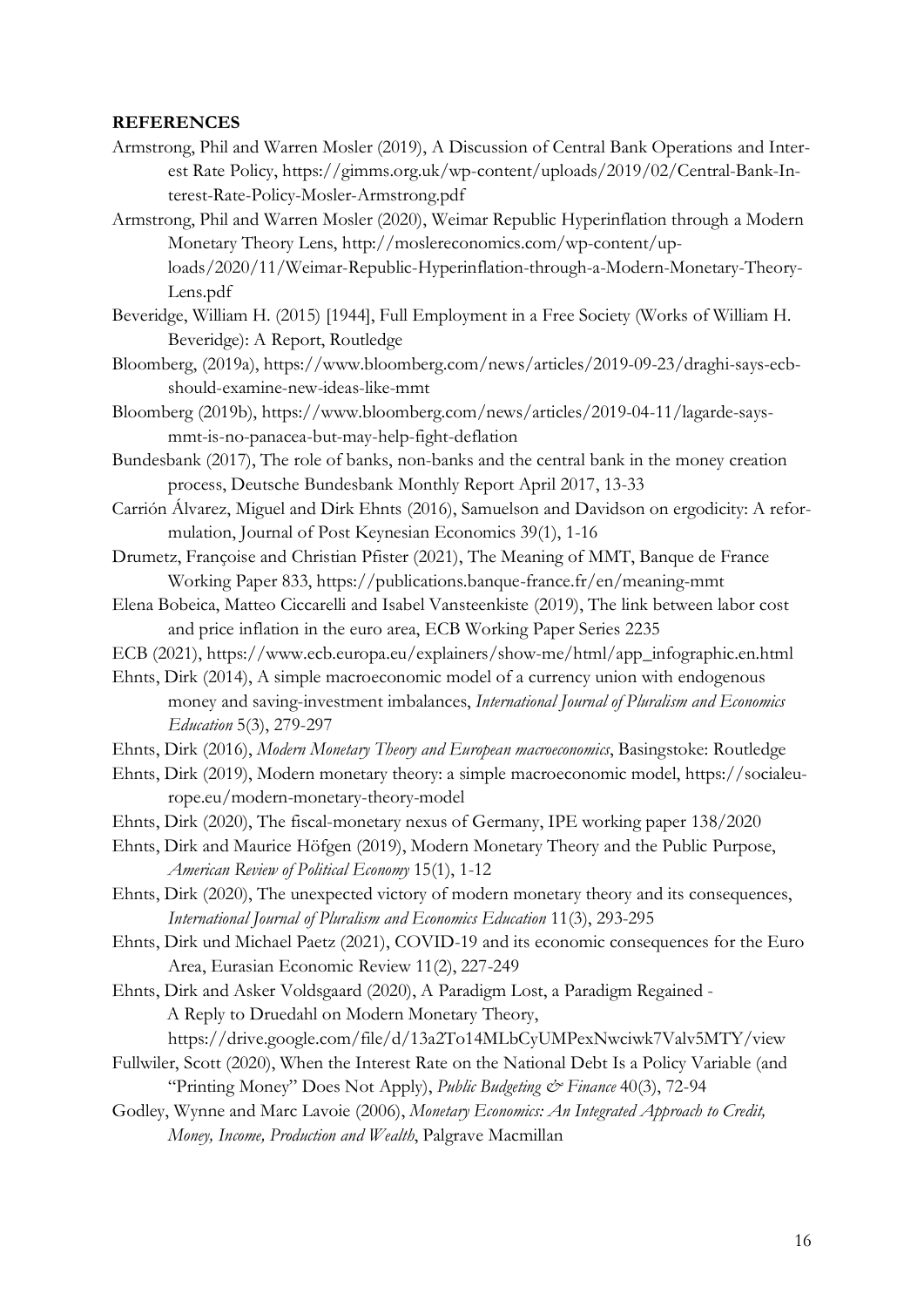- Greitens, Jan (2019), Karl Helfferich und Rudolf Hilferding uber Georg Friedrich Knapps "Staatliche Theorie des Geldes": Geldtheorien zur Zeit der Hyperinflation von 1923, IBF Paper Series 04-19
- Ihrig, Jane, Gretchen C. Weinbach and Scott A. Wolla (2021), Teaching the Linkage Between Banks and the Fed: R.I.P. Money Multiplier, https://research.stlouisfed.org/publications/page1-econ/2021/09/17/teaching-the-linkage-between-banks-and-the-fed-r-i-pmoney-multiplier
- Kelton, Stephanie (2000), Do Taxes and Bonds Finance Government Spending?, *Journal of Economic Issues* 34(3), 603-620.
- Kelton, Stephanie (2019), The Clock Runs Down on Mainstream Keynesianism, https://www.bloomberg.com/opinion/articles/2019-03-04/krugman-s-macroeconomics-is-no-match-for-mmt
- Kelton, Stephanie (2020), *The Deficit Myth: Modern Monetary Theory and How to Build a Better Economy*, London: John Murray
- Krugman, Paul (2021), Krugman Wonks Out: What We Talk About When We Talk About Money, https://www.nytimes.com/2021/05/21/opinion/money-federal-reserve-deficit.html
- Lerner, Abba (1947), Money as a Creature of the State, *The American Economic Review* 37(2), 312- 317.
- Levey, Sam (2021), Modeling Monopoly Money: Government as the Source of the Price Level and Unemployment, Levy Economics Institute Working Paper No. 992.
- McLeay, Michael, Amar Radia and Ryland Thomas (2014), Money creation in the modern economy, BoE Quarterly Bulletin 2014 Q1, 14-27
- Mitchell, William (2019), A response to Greg Mankiw Part 1, http://bilbo.economicoutlook.net/blog/?p=43900
- Mitchell, William, Martin Watt and Wray, L. Randall (2019), *Macroeconomics*, London: Red Globe Press
- Mosler, Warren (1995), Soft Currency Economics, https://econwpa.ub.uni-muenchen.de/econwp/mac/papers/9502/9502007.txt
- Mosler, Warren (1997), Full Employment and Price Stability, *Journal of Post Keynesian Economics* 20(2), 167-182
- Nersisyan, Yeva and L. Randall Wray (2019), How to Pay for the Green New Deal, Levy Economics Institute Working Paper No. 931.
- New York Times (2021), Modern Monetary Theory Has a New Friend in Congress, https://www.nytimes.com/2021/09/01/opinion/mmt-john-yarmuth.html
- Sheard, Paul (2013), Repeat After Me: Banks Cannot and Do Not Lend Out Reserves, S&P Ratings Direct Economic Research, 1-15
- Tcherneva, Pavlina (2002), Monopoly Money: The State as a Price Setter, *Oeconomicus* V, 124-143
- Tcherneva, Pavlina (2020), *The Case for a Job Guarantee*, New York: Polity Press
- Tymoigne, Éric (2014), Modern Money Theory and interrelations between the treasury and the central bank: The case of the United States, Levy Economics Institute Working Paper No. 788.
- Wray, L. Randall and Yeva Nersisyan (2021), Has Japan Been Following Modern Money Theory Without Recognizing It? No! And Yes. Levy Economics Institute Working Paper No. 985.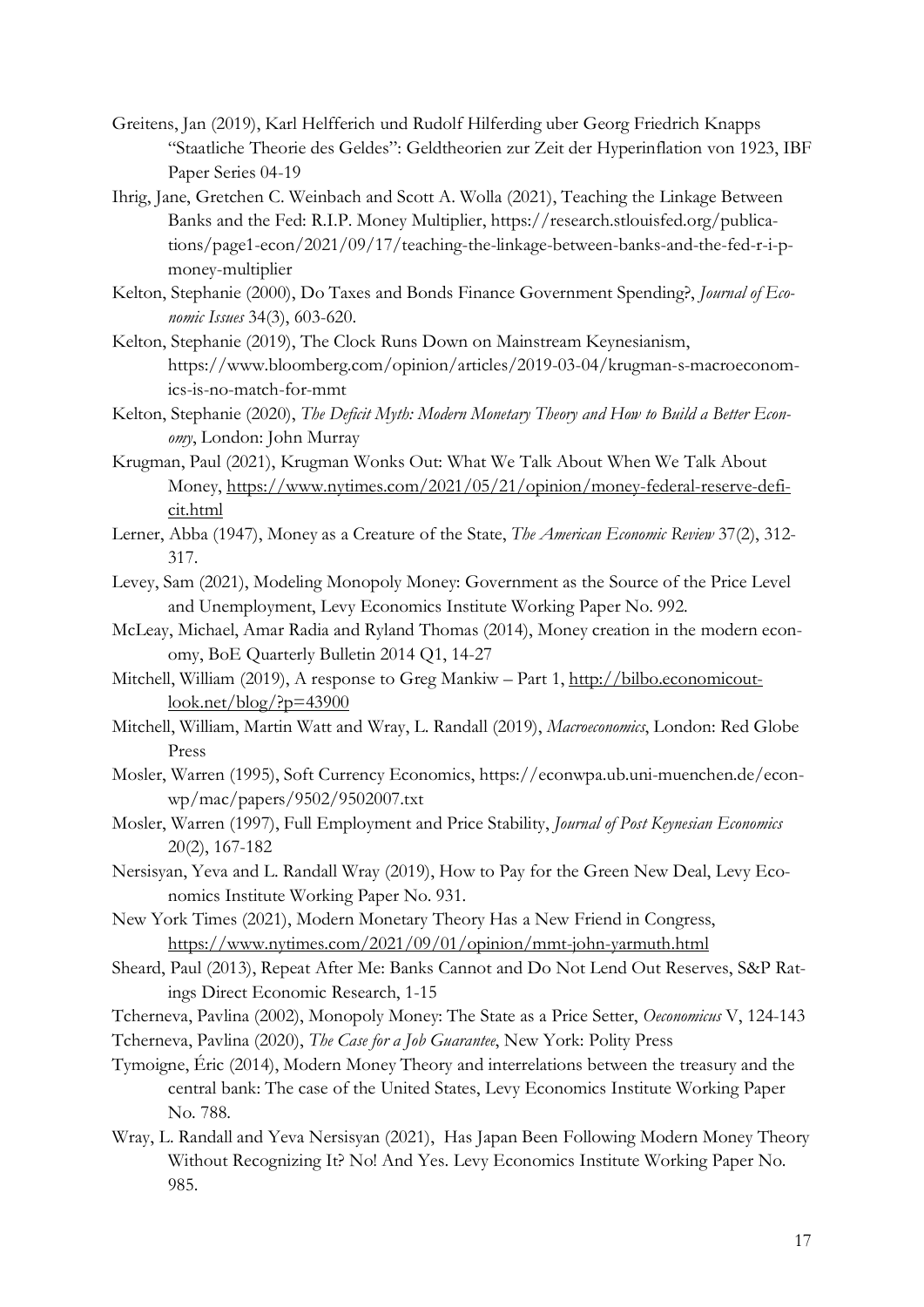*Wall Street Journal* (2021), Modern Monetary Theory Isn't the Future. It's Here Now. https://www.wsj.com/articles/modern-monetary-theory-isnt-the-future-its-here-now-11637446538